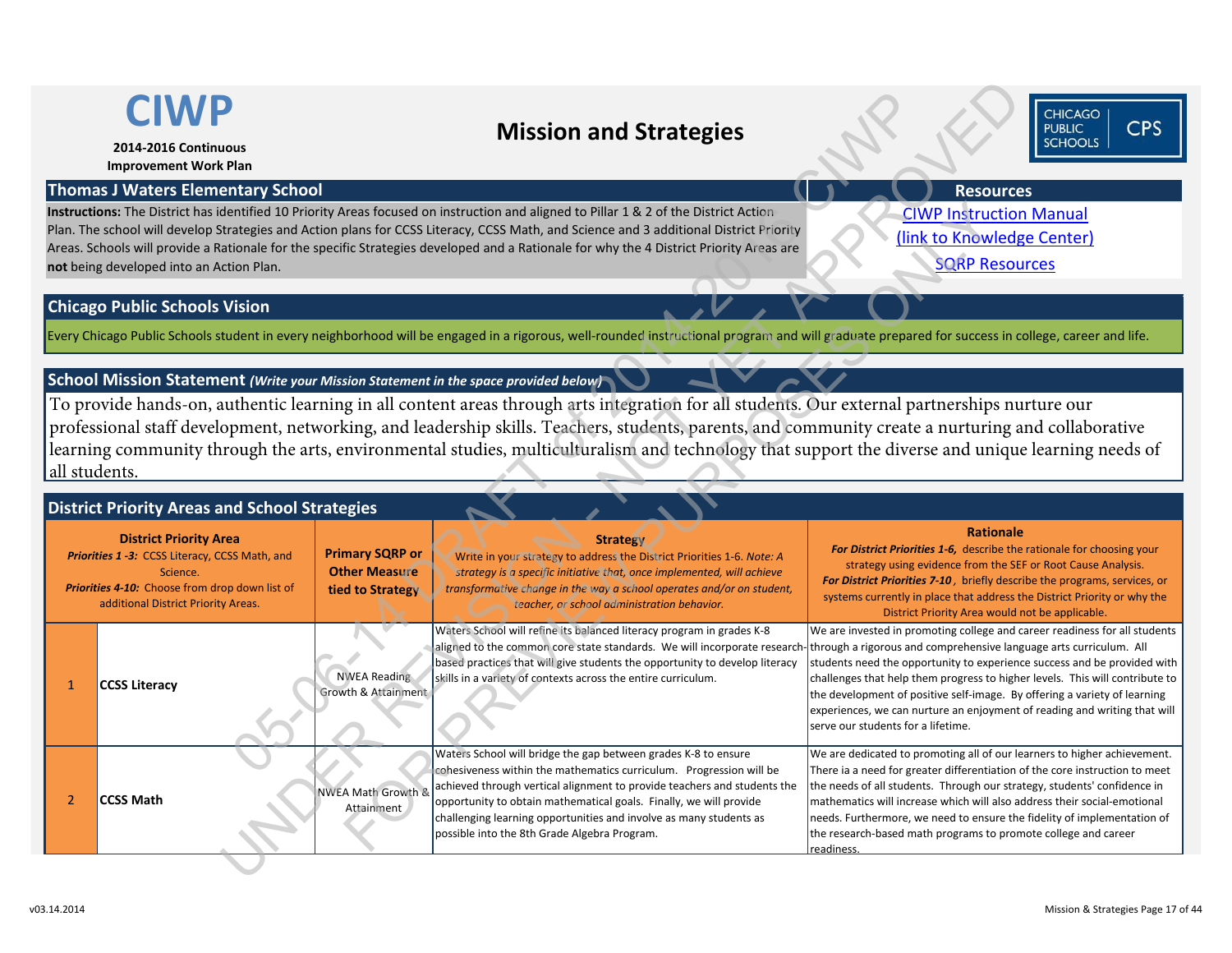

\*Refer to CIWP Instruction Manual for requirements on Attendance, DL, and EL District Priority Areas.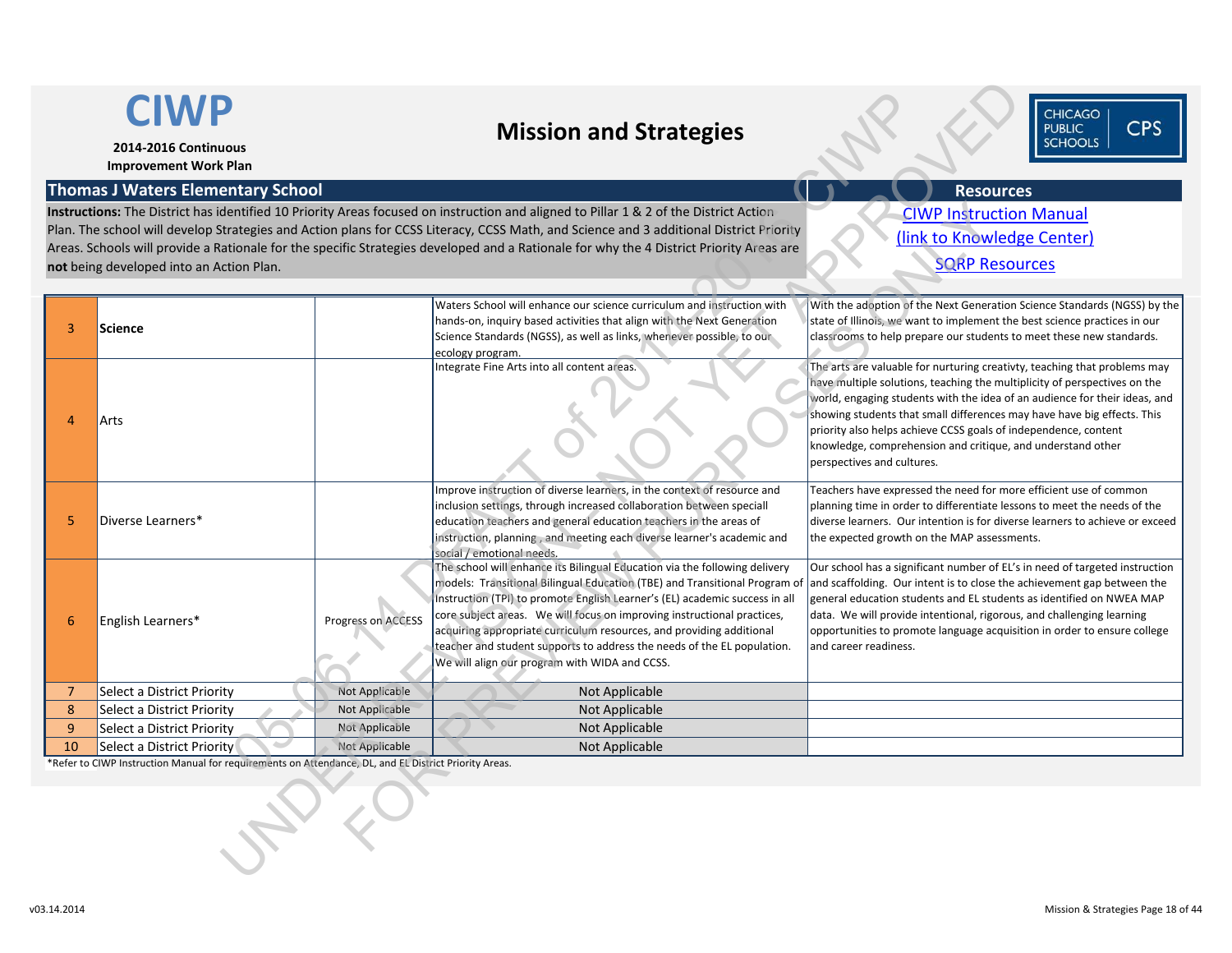| 2014-2016 Continuous<br><b>Improvement Work Plan</b>                                                                                                                                                                                                                                                                                                                                                                                                                                                        |                                 |                             |                                                  | <b>CCSS Literacy</b>        |                                  |                   | <b>CHICAGO</b><br><b>CPS</b><br><b>PUBLIC</b><br><b>SCHOOLS</b>                                                                                                                                                                                                                                                                                                                                                                                                                           |
|-------------------------------------------------------------------------------------------------------------------------------------------------------------------------------------------------------------------------------------------------------------------------------------------------------------------------------------------------------------------------------------------------------------------------------------------------------------------------------------------------------------|---------------------------------|-----------------------------|--------------------------------------------------|-----------------------------|----------------------------------|-------------------|-------------------------------------------------------------------------------------------------------------------------------------------------------------------------------------------------------------------------------------------------------------------------------------------------------------------------------------------------------------------------------------------------------------------------------------------------------------------------------------------|
| <b>Thomas J Waters Elementary School</b>                                                                                                                                                                                                                                                                                                                                                                                                                                                                    |                                 |                             |                                                  |                             |                                  |                   | <b>Resources</b>                                                                                                                                                                                                                                                                                                                                                                                                                                                                          |
| Instructions: Develop milestones for each strategy that you will implement. Milestones are significant steps that a school must accomplish in the<br>implementation of the strategy. Milestones are SMART (Specific, Measurable, Attainable, Realistic, and Time-bound). Indicate the priority group and<br>category to which the milestone applies, the responsible party and the timeline. You will update the status and next steps throughout the year as part of<br>your continuous improvement cycle. |                                 |                             |                                                  |                             |                                  |                   | <b>CIWP Instruction Manual</b><br>(link to Knowledge Center)f                                                                                                                                                                                                                                                                                                                                                                                                                             |
|                                                                                                                                                                                                                                                                                                                                                                                                                                                                                                             | <b>Strategy 1 Description</b>   |                             |                                                  |                             |                                  | Rationale         |                                                                                                                                                                                                                                                                                                                                                                                                                                                                                           |
| Waters School will refine its balanced literacy program in grades K-8 aligned to the common core state<br>standards. We will incorporate research-based practices that will give students the opportunity to develop<br>literacy skills in a variety of contexts across the entire curriculum.                                                                                                                                                                                                              |                                 |                             |                                                  |                             |                                  |                   | We are invested in promoting college and career readiness for all students through a rigorous and comprehensive<br>language arts curriculum. All students need the opportunity to experience success and be provided with challenges<br>that help them progress to higher levels. This will contribute to the development of positive self-image. By offering a<br>variety of learning experiences, we can nurture an enjoyment of reading and writing that will serve our students for a |
| <b>Action Plan</b>                                                                                                                                                                                                                                                                                                                                                                                                                                                                                          |                                 |                             |                                                  |                             |                                  | <b>Monitoring</b> |                                                                                                                                                                                                                                                                                                                                                                                                                                                                                           |
| <b>Milestones</b>                                                                                                                                                                                                                                                                                                                                                                                                                                                                                           | <b>Priority</b><br><b>Group</b> | Category                    | <b>Responsible</b><br>Party                      | <b>Start</b><br><b>Date</b> | <b>Completion</b><br><b>Date</b> | <b>Status</b>     | <b>Comments on Status</b>                                                                                                                                                                                                                                                                                                                                                                                                                                                                 |
| Continue bi-monthly RTI team meetings and train staff<br>as necessary in meeting the needs of students through<br>Tier 2 and 3 interventions. Once a month, grade level<br>meetings will still focus on the progress of individual<br>students. We will also continue to strengthen our<br>collection of research-based strategies.                                                                                                                                                                         | <b>Other Target</b><br>Group    | Instruction                 | <b>Teachers</b>                                  | September '14               |                                  | On-Track          | Next Steps: Investigate possible programs such as<br>Achieve3000, Raz-Kids, and AIMSweb.                                                                                                                                                                                                                                                                                                                                                                                                  |
| Increase informal, non-evaluative observations across<br>the school by administrators, literacy coach, and peers Not Applicable<br>with a focus on improving language arts instruction.                                                                                                                                                                                                                                                                                                                     |                                 | Instruction                 | Administrators Literacy<br><b>Coach Teachers</b> | October '14                 |                                  | <b>On-Track</b>   | Informal observations will provide teachers with<br>feedback and identify necessary resources and<br>professional development needed to improve<br>classroom practices and boost student learning.                                                                                                                                                                                                                                                                                        |
| Teachers and administrators will receive further<br>professional development in the implementation of<br>best practices including but not limited to creating<br>unit plans aligned to the CCSS and writing instruction.                                                                                                                                                                                                                                                                                    | Not Applicable                  | Professional<br>Development | Administrators Teachers                          | August '14                  |                                  | On-Track          | Teacher leaders will continue to attend<br>professional development on literacy practices if<br>offered by the Network and share with staff.                                                                                                                                                                                                                                                                                                                                              |
| Grade level teacher teams will collaborate to develop<br>quarterly thematic units of study that integrate<br>multiple subjects and enhance the language arts areas<br>of reading, writing, listening, and speaking.                                                                                                                                                                                                                                                                                         | Not Applicable                  | Instruction                 | Teachers                                         | July '14                    |                                  | On-Track          | Teachers will have the opportunity to plan for the<br>first quarter during the summer of 2014 and will be<br>Begin collaboration<br>compensated.<br>toward the creation of a school-wide reading list<br>and Tier 2 vocabulary list.                                                                                                                                                                                                                                                      |
|                                                                                                                                                                                                                                                                                                                                                                                                                                                                                                             |                                 |                             |                                                  |                             |                                  |                   |                                                                                                                                                                                                                                                                                                                                                                                                                                                                                           |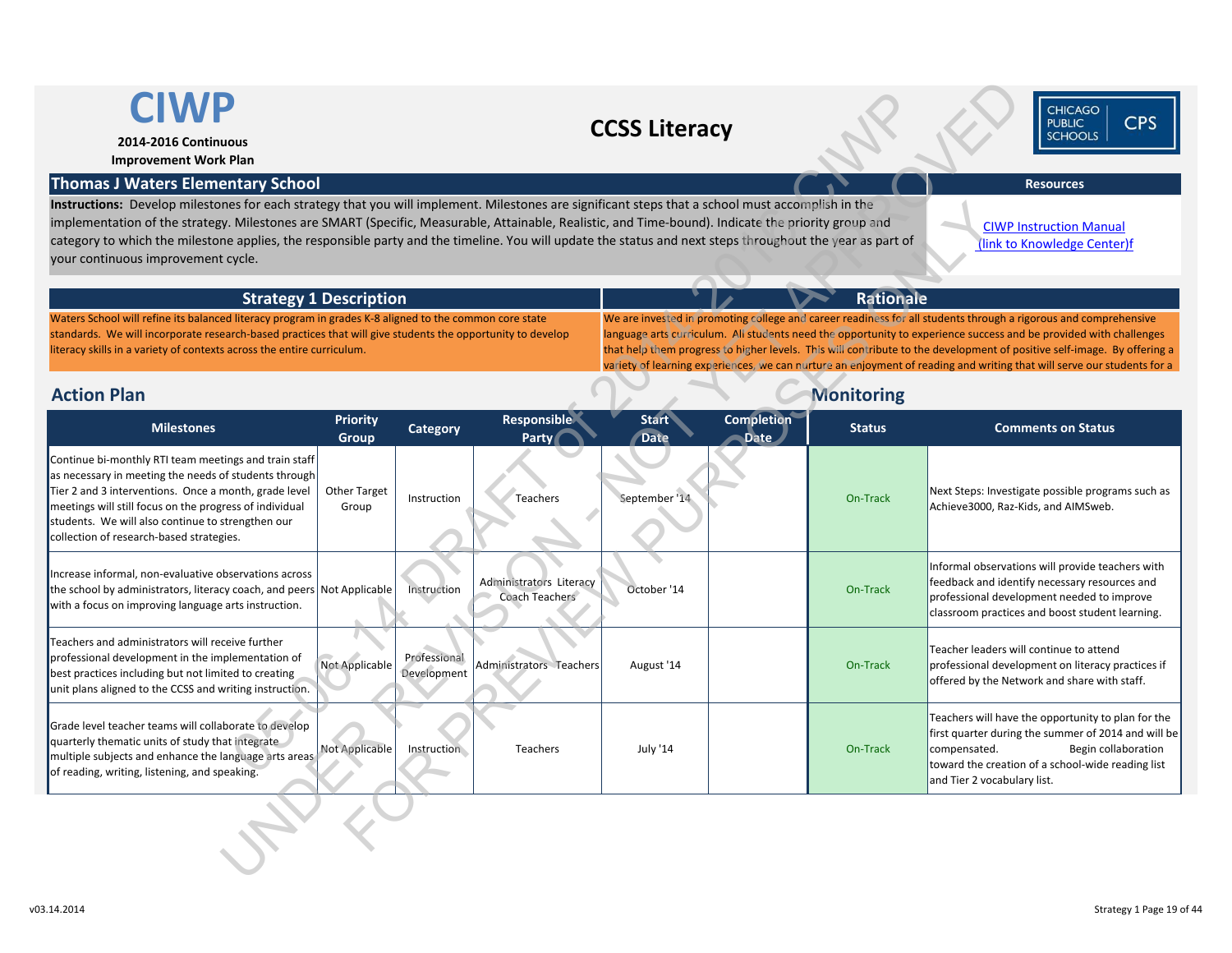| Students will continue to build their Tier 2 and Tier 3<br>vocabulary through direct and indirect instruction<br>across all subjects.                                                                                                                                                                        | Not Applicable | Instruction | Teachers                                     | September '14 | On-Track | Teachers will use MAP reading test results to<br>determine the RIT vocabulary band for each<br>students and differentiate instruction accordingly.<br>Continue use of vocabulary notebooks across the<br>curriculum.                                                                                      |
|--------------------------------------------------------------------------------------------------------------------------------------------------------------------------------------------------------------------------------------------------------------------------------------------------------------|----------------|-------------|----------------------------------------------|---------------|----------|-----------------------------------------------------------------------------------------------------------------------------------------------------------------------------------------------------------------------------------------------------------------------------------------------------------|
| Teachers will increase the use of authentic<br>assessments in order to determine mastery of literacy<br>skills. Students will have the opportunity to<br>demonstrate their understanding by applying their<br>knowledge through performance tasks or projects.                                               | Not Applicable | Other       | Teachers                                     | September '14 | On-Track |                                                                                                                                                                                                                                                                                                           |
| Students will understand and be able to identify<br>Common Core Anchor Standards 1-10 through close<br>reading activities. Each reading of the same text will<br>focus on the standards from one of the 3 domains-<br>Key Ideas and Details, Craft and Structure, and<br>Integration of Knowledge and Ideas. | Not Applicable | Instruction | Teachers                                     | September '14 | On-Track | Teachers will begin asking questions about the big<br>ideas in the text and gradually raise the level of the<br>questions; students support their answers with<br>text evidence.                                                                                                                          |
| Further develop the effective use of the Daily 5/Café<br>workshop model in grades K-2 as the format for<br>literacy instruction. In addition to using the<br>Storytown and McDougal-Littell programs, increase<br>the use of literature circles and/or novel studies<br>throughout grades 3-8.               | Not Applicable | Instruction | Teachers                                     | September '14 | On-Track | Independent and collaborative reading activities<br>will support CCSS while strengthening higher order<br>thinking and social interaction skills. Storytown<br>and McDougal-Littell may be used as a framework<br>for skills and strategies and one source of<br>assessment if supportive of CCSS.        |
| Build on existing classroom libraries with multiple<br>genres and levels of texts including a balance of<br>informational and fictional texts. Utilize informational Not Applicable<br>text sets aligned to the Next Generation standards for<br>use across the 3-8 curriculum.                              |                | Instruction | Administration<br><b>Teachers</b><br>Parents | September '14 | On-Track | Consider creating wish-lists of books to enhance<br>libraries and reading instruction or adding book<br>titles to supply lists. Align books from text sets to<br>students' reading levels to increase<br>comprehension of content knowledge and build an<br>understanding of informational text features. |
| Create a school-wide writing plan based on CCSS.                                                                                                                                                                                                                                                             | Not Applicable | Instruction | <b>Literacy Coach Teachers</b>               | August '14    | On-Track | Continue instruction in Grades K-5 guided by the<br>CCSS aligned Lucy Calkins writing workshop<br>curriculum and locate appropriate materials to<br>structure and support writing instruction in grades<br>$6-8.$                                                                                         |
|                                                                                                                                                                                                                                                                                                              |                |             |                                              |               |          |                                                                                                                                                                                                                                                                                                           |
|                                                                                                                                                                                                                                                                                                              |                |             |                                              |               |          |                                                                                                                                                                                                                                                                                                           |
|                                                                                                                                                                                                                                                                                                              |                |             |                                              |               |          |                                                                                                                                                                                                                                                                                                           |
| ٠                                                                                                                                                                                                                                                                                                            |                |             |                                              |               |          |                                                                                                                                                                                                                                                                                                           |
|                                                                                                                                                                                                                                                                                                              |                |             |                                              |               |          |                                                                                                                                                                                                                                                                                                           |
|                                                                                                                                                                                                                                                                                                              |                |             |                                              |               |          |                                                                                                                                                                                                                                                                                                           |
|                                                                                                                                                                                                                                                                                                              |                |             |                                              |               |          |                                                                                                                                                                                                                                                                                                           |
|                                                                                                                                                                                                                                                                                                              |                |             |                                              |               |          |                                                                                                                                                                                                                                                                                                           |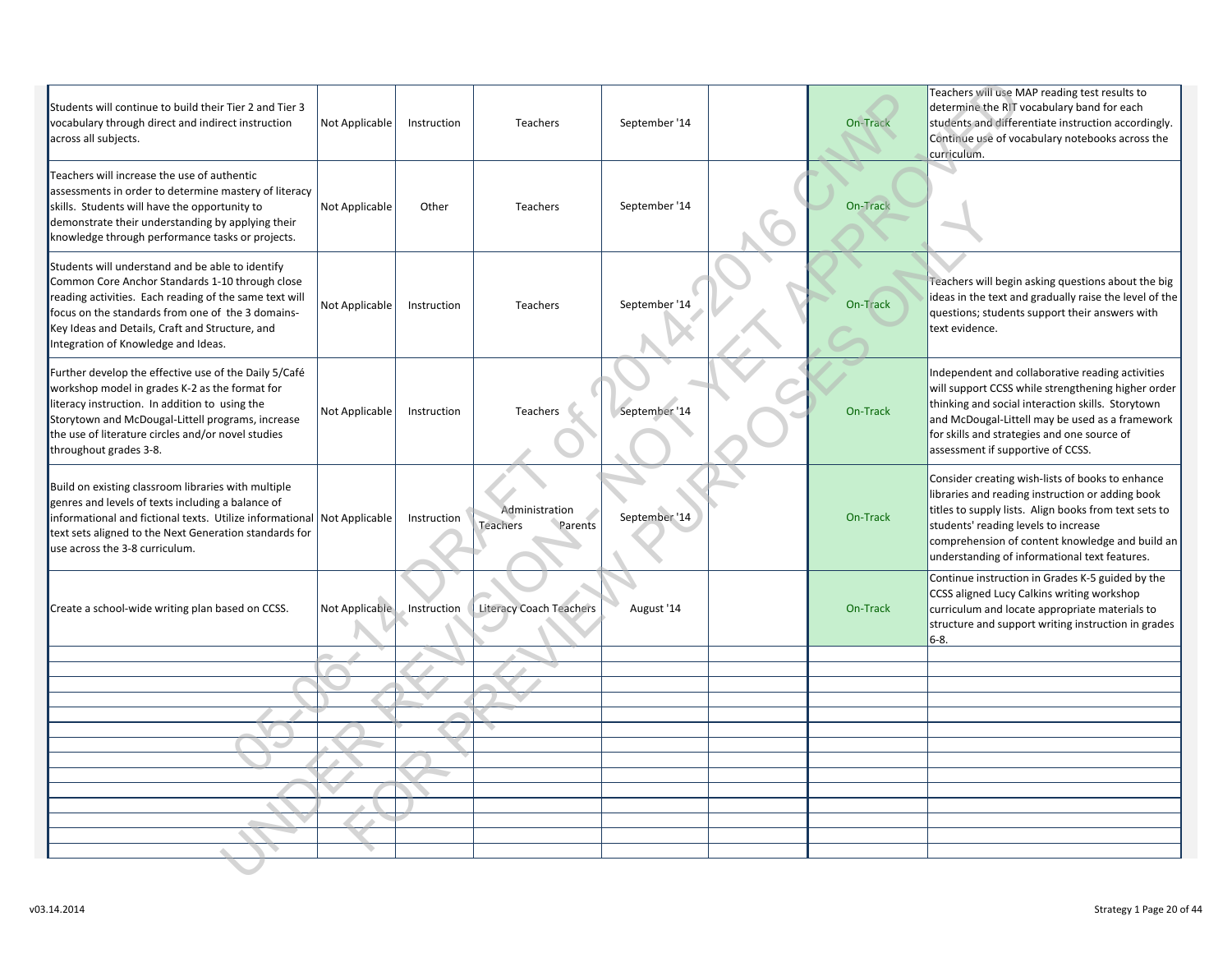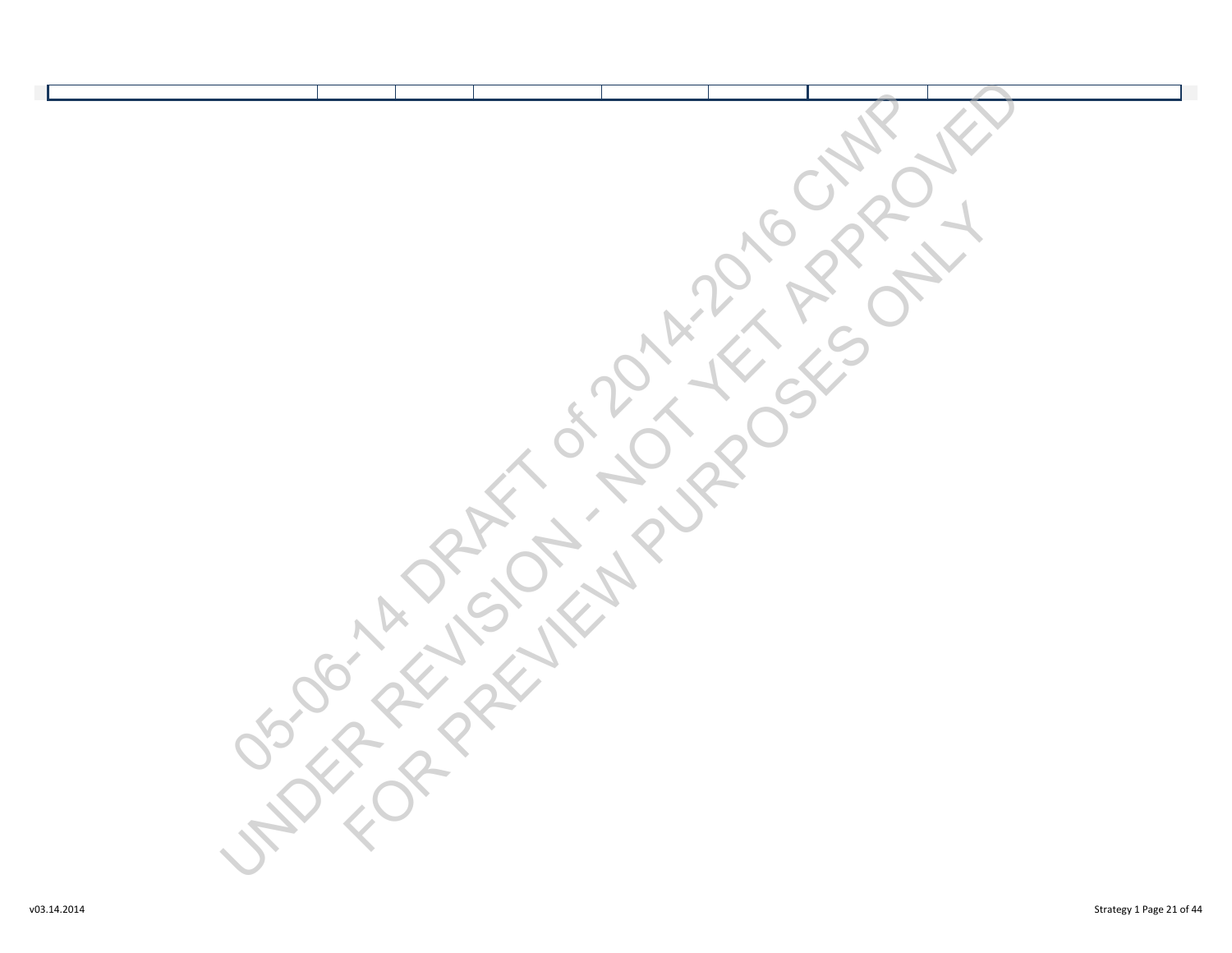| 2014-2016 Continuous<br><b>Improvement Work Plan</b><br><b>Thomas J Waters Elementary School</b><br>Instructions: Develop milestones for each strategy that you will implement. Milestones are significant steps that a school must accomplish in the<br>implementation of the strategy. Milestones are SMART (Specific, Measurable, Attainable, Realistic, and Time-bound). Indicate the priority group and<br>category to which the milestone applies, the responsible party and the timeline. You will update the status and next steps throughout the year as part of<br>your continuous improvement cycle. |                                 |                             |                              | <b>CCSS Math</b>            |                           |                   | <b>CHICAGO</b><br><b>CPS</b><br><b>PUBLIC</b><br><b>SCHOOLS</b><br><b>Resources</b><br><b>CIWP Instruction Manual</b><br>(link to Knowledge Center)                                                                                                                                                                                                                                                                                                               |
|-----------------------------------------------------------------------------------------------------------------------------------------------------------------------------------------------------------------------------------------------------------------------------------------------------------------------------------------------------------------------------------------------------------------------------------------------------------------------------------------------------------------------------------------------------------------------------------------------------------------|---------------------------------|-----------------------------|------------------------------|-----------------------------|---------------------------|-------------------|-------------------------------------------------------------------------------------------------------------------------------------------------------------------------------------------------------------------------------------------------------------------------------------------------------------------------------------------------------------------------------------------------------------------------------------------------------------------|
| <b>Strategy 2 Description</b>                                                                                                                                                                                                                                                                                                                                                                                                                                                                                                                                                                                   |                                 |                             |                              |                             |                           | <b>Rationale</b>  |                                                                                                                                                                                                                                                                                                                                                                                                                                                                   |
| Waters School will bridge the gap between grades K-8 to ensure cohesiveness within the mathematics<br>curriculum. Progression will be achieved through vertical alignment to provide teachers and students the<br>opportunity to obtain mathematical goals. Finally, we will provide challenging learning opportunities and<br>involve as many students as possible into the 8th Grade Algebra Program.<br><b>Action Plan</b>                                                                                                                                                                                   |                                 |                             |                              |                             |                           | <b>Monitoring</b> | We are dedicated to promoting all of our learners to higher achievement. There ia a need for greater differentiation<br>of the core instruction to meet the needs of all students. Through our strategy, students' confidence in mathematics<br>will increase which will also address their social-emotional needs. Furthermore, we need to ensure the fidelity of<br>implementation of the research-based math programs to promote college and career readiness. |
| <b>Milestones</b>                                                                                                                                                                                                                                                                                                                                                                                                                                                                                                                                                                                               | <b>Priority</b><br><b>Group</b> | Category                    | Responsible<br><b>Party</b>  | <b>Start</b><br><b>Date</b> | <b>Completion</b><br>Date | <b>Status</b>     | <b>Comments on Status</b>                                                                                                                                                                                                                                                                                                                                                                                                                                         |
| Continue bi-monthly RTI team meetings and train staff<br>as necessary in meeting the needs of students through<br>Tier 2 and 3 interventions. Once a month, grade level<br>meetings will still focus on the progress of individual<br>students. We will also continue to strengthen our<br>collection of research-based strategies.                                                                                                                                                                                                                                                                             | Other Target<br>Group           | Instruction                 | Teachers                     | September '14               | December '14              | On-Track          | Next Steps: Investigate possible programs such as<br>Achieve3000, Moving with Math, and AIMSweb.<br>Recommend appropriate program to suit Waters<br>needs.                                                                                                                                                                                                                                                                                                        |
| Increase informal peer observations across the school<br>both vertically and horizontally with a focus on<br>improving algebra and measurement instruction.                                                                                                                                                                                                                                                                                                                                                                                                                                                     | Not Applicable                  | Instruction                 | <b>Teachers</b>              | October '14                 | May '15                   | On-Track          | Regular Informal observations will provide<br>teachers with feedback and identify necessary<br>resources and professional development needed<br>to improve classroom practices and boost student<br>learning.                                                                                                                                                                                                                                                     |
| Teachers and administrators will receive further<br>professional development in the implementation of<br>best practices including but not limited to creating<br>unit plans aligned to the CCSS and Math Teacher<br>Leader Institute.                                                                                                                                                                                                                                                                                                                                                                           | Not Applicable                  | Professional<br>Development | Administrators &<br>Teachers | September '14               | June '16                  | On-Track          | Teacher leaders will continue to attend quarterly<br>professional development on mathematics<br>practices if offered by the Network and share with<br>staff.                                                                                                                                                                                                                                                                                                      |
| Students will continue to build their Tier 2 and Tier 3<br>vocabulary through direct and indirect instruction<br>across all subjects.                                                                                                                                                                                                                                                                                                                                                                                                                                                                           | Not Applicable                  | Instruction                 | Teachers                     | September '14               | June '16                  | On-Track          | Teachers will use MAP mathematics test results to<br>determine the RIT vocabulary band for each<br>student and differentiate instruction accordingly.                                                                                                                                                                                                                                                                                                             |
| Teachers will increase the use of authentic<br>assessments in order to progress monitor and<br>determine mastery of mathematics foundations. Each Not Applicable<br>student will be tracked and have an individualized<br>goal in grades K-8.                                                                                                                                                                                                                                                                                                                                                                   |                                 | Instruction                 | Math Resource Teacher        | September '14               | June '16                  | On-Track          | Teachers will collaborate bi-weekly with the Math<br>Resource Teacher to review student progress and<br>set attainable goals.                                                                                                                                                                                                                                                                                                                                     |

| Instructions: Develop milestones for each strategy that you will implement. Milestones are significant steps that a school must accomplish in the<br>implementation of the strategy. Milestones are SMART (Specific, Measurable, Attainable, Realistic, and Time-bound). Indicate the priority group and<br>category to which the milestone applies, the responsible party and the timeline. You will update the status and next steps throughout the year as part of |                               |                             |                              |                                                                                                                                                                                                                                                                                                                                                                                                                                                                   |                                  |                  | <b>CIWP Instruction Manual</b><br>(link to Knowledge Center)                                                                                                                                                  |  |
|-----------------------------------------------------------------------------------------------------------------------------------------------------------------------------------------------------------------------------------------------------------------------------------------------------------------------------------------------------------------------------------------------------------------------------------------------------------------------|-------------------------------|-----------------------------|------------------------------|-------------------------------------------------------------------------------------------------------------------------------------------------------------------------------------------------------------------------------------------------------------------------------------------------------------------------------------------------------------------------------------------------------------------------------------------------------------------|----------------------------------|------------------|---------------------------------------------------------------------------------------------------------------------------------------------------------------------------------------------------------------|--|
| your continuous improvement cycle.                                                                                                                                                                                                                                                                                                                                                                                                                                    | <b>Strategy 2 Description</b> |                             |                              |                                                                                                                                                                                                                                                                                                                                                                                                                                                                   |                                  | <b>Rationale</b> |                                                                                                                                                                                                               |  |
| Waters School will bridge the gap between grades K-8 to ensure cohesiveness within the mathematics<br>curriculum. Progression will be achieved through vertical alignment to provide teachers and students the<br>opportunity to obtain mathematical goals. Finally, we will provide challenging learning opportunities and<br>involve as many students as possible into the 8th Grade Algebra Program.                                                               |                               |                             |                              | We are dedicated to promoting all of our learners to higher achievement. There ia a need for greater differentiation<br>of the core instruction to meet the needs of all students. Through our strategy, students' confidence in mathematics<br>will increase which will also address their social-emotional needs. Furthermore, we need to ensure the fidelity of<br>implementation of the research-based math programs to promote college and career readiness. |                                  |                  |                                                                                                                                                                                                               |  |
| <b>Action Plan</b>                                                                                                                                                                                                                                                                                                                                                                                                                                                    |                               |                             |                              | <b>Monitoring</b>                                                                                                                                                                                                                                                                                                                                                                                                                                                 |                                  |                  |                                                                                                                                                                                                               |  |
| <b>Milestones</b>                                                                                                                                                                                                                                                                                                                                                                                                                                                     | <b>Priority</b><br>Group      | Category                    | Responsible<br>Party         | <b>Start</b><br><b>Date</b>                                                                                                                                                                                                                                                                                                                                                                                                                                       | <b>Completion</b><br><b>Date</b> | <b>Status</b>    | <b>Comments on Status</b>                                                                                                                                                                                     |  |
| Continue bi-monthly RTI team meetings and train staff<br>as necessary in meeting the needs of students through<br>Tier 2 and 3 interventions. Once a month, grade level<br>meetings will still focus on the progress of individual<br>students. We will also continue to strengthen our<br>collection of research-based strategies.                                                                                                                                   | Other Target<br>Group         | Instruction                 | Teachers                     | September '14                                                                                                                                                                                                                                                                                                                                                                                                                                                     | December '14                     | On-Track         | Next Steps: Investigate possible programs such as<br>Achieve3000, Moving with Math, and AIMSweb.<br>Recommend appropriate program to suit Waters<br>needs.                                                    |  |
| Increase informal peer observations across the school<br>both vertically and horizontally with a focus on<br>improving algebra and measurement instruction.                                                                                                                                                                                                                                                                                                           | Not Applicable                | Instruction                 | <b>Teachers</b>              | October '14                                                                                                                                                                                                                                                                                                                                                                                                                                                       | May '15                          | On-Track         | Regular Informal observations will provide<br>teachers with feedback and identify necessary<br>resources and professional development needed<br>to improve classroom practices and boost student<br>learning. |  |
| Teachers and administrators will receive further<br>professional development in the implementation of<br>best practices including but not limited to creating<br>unit plans aligned to the CCSS and Math Teacher<br>Leader Institute.                                                                                                                                                                                                                                 | Not Applicable                | Professional<br>Development | Administrators &<br>Teachers | September '14                                                                                                                                                                                                                                                                                                                                                                                                                                                     | June '16                         | On-Track         | Teacher leaders will continue to attend quarterly<br>professional development on mathematics<br>practices if offered by the Network and share with<br>staff.                                                  |  |
| Students will continue to build their Tier 2 and Tier 3<br>vocabulary through direct and indirect instruction<br>across all subjects.                                                                                                                                                                                                                                                                                                                                 | Not Applicable                | Instruction                 | Teachers                     | September '14                                                                                                                                                                                                                                                                                                                                                                                                                                                     | June '16                         | On-Track         | Teachers will use MAP mathematics test results to<br>determine the RIT vocabulary band for each<br>student and differentiate instruction accordingly.                                                         |  |
| Teachers will increase the use of authentic<br>assessments in order to progress monitor and<br>determine mastery of mathematics foundations. Each Not Applicable<br>student will be tracked and have an individualized<br>goal in grades K-8.                                                                                                                                                                                                                         |                               | Instruction                 | Math Resource Teacher        | September '14                                                                                                                                                                                                                                                                                                                                                                                                                                                     | June '16                         | On-Track         | Teachers will collaborate bi-weekly with the Math<br>Resource Teacher to review student progress and<br>set attainable goals.                                                                                 |  |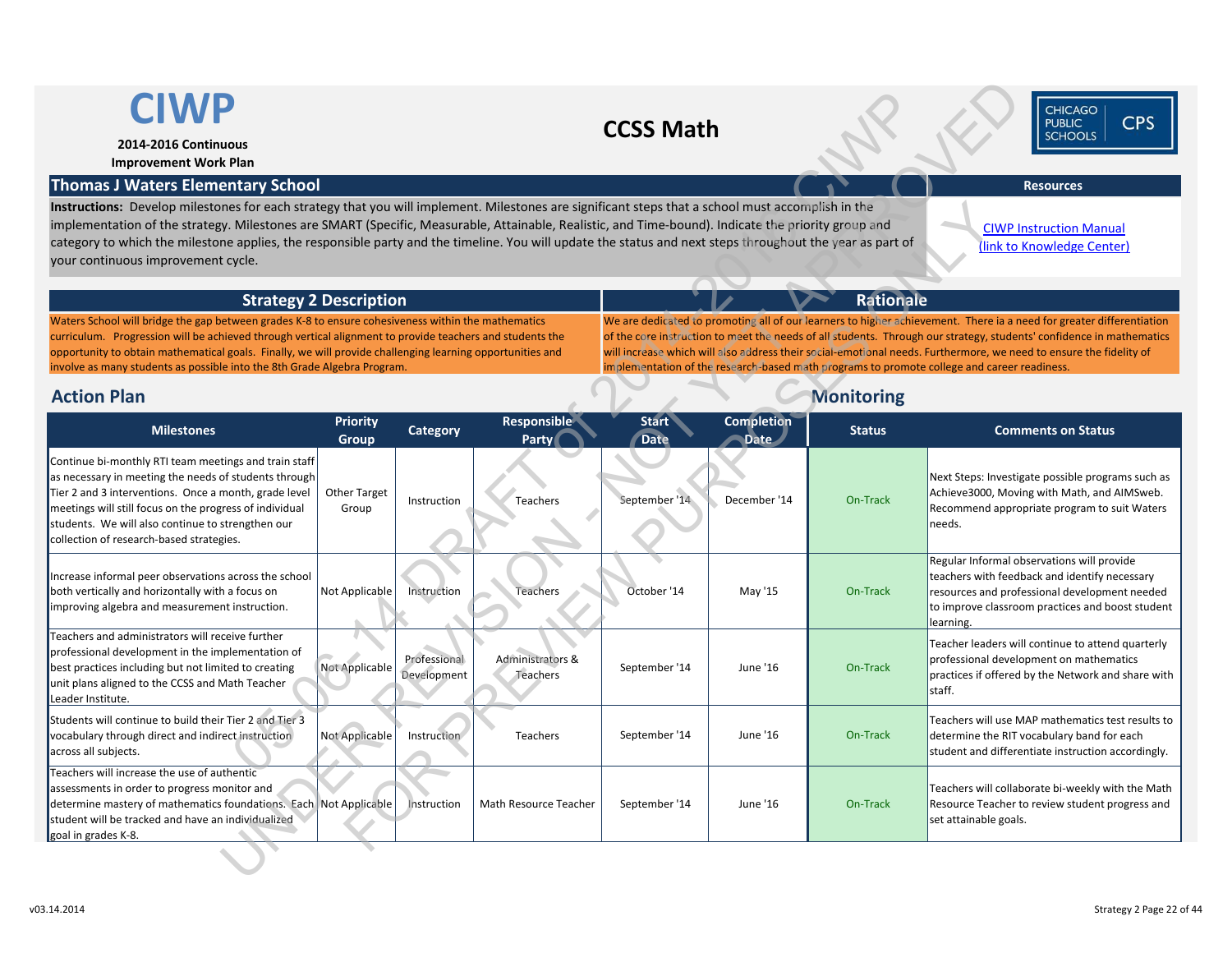| Students will understand and be able to identify<br>Common Core Standards for Mathematical Practice.<br>Standard Strands 1-8 will be mastered through solving Not Applicable<br>real-world mathematics problems utilizing proficient<br>and important processes. |                              | Instruction                 | Teachers        | September '14 | May '16      | On-Track | Teachers will continue to implement Math Talks<br>daily and use MARS Tasks on a quarterly basis to<br>promote a solid understanding of concepts and a<br>high degree of procedural skill and fluency to solve<br>problems inside and outside of the classroom. This<br>will be evident in weekly lesson plans. |
|------------------------------------------------------------------------------------------------------------------------------------------------------------------------------------------------------------------------------------------------------------------|------------------------------|-----------------------------|-----------------|---------------|--------------|----------|----------------------------------------------------------------------------------------------------------------------------------------------------------------------------------------------------------------------------------------------------------------------------------------------------------------|
| Teachers will continue to seek and attend professional<br>development opportunities that enhance their math<br>expertise. Teachers will attend the Coding Initiative to<br>continue integrating technology into mathematics.                                     | Other Target<br>Group        | Professional<br>Development | Teachers        | September '14 | May '16      | On-Track | Next Steps: Teacher leaders will disseminate<br>information to grade level cluster teacher leaders<br>to begin implementation of the Coding Initiative.                                                                                                                                                        |
| Continue implementation of Algebra I Program for<br>qualifying 8th Grade students. The Algebra program<br>integrates technology through Carnegie Learning<br>Online Adaptive Software, which is individualized to<br>address the needs of each learner.          | Other Target<br>Group        | Instruction                 | Algebra Teacher | September '14 | May '16      | On-Track | Algebra Teacher will continue to offer a<br>challenging High School Algebra I curriculum.                                                                                                                                                                                                                      |
| Grade-Level teams will meet weekly to analyze school<br>data, and discuss expecations.                                                                                                                                                                           | Other Target<br>Group        | Instruction                 | Teachers        | September '14 | May '16      | On-Track | Embed planning time into school schedule<br>enabling Math Resource Teacher and Grade Level<br>Teams to collaborate.                                                                                                                                                                                            |
| Students will have access to manipulatives,<br>designated math centers, and computers within each<br>classroom.                                                                                                                                                  | <b>Other Target</b><br>Group | Instruction                 | <b>Teachers</b> | September '14 | November '14 | On-Track | Veteran teachers will have weekly opportunities to<br>collaborate with new teachers to assist in creating<br>versatile math centers.                                                                                                                                                                           |
|                                                                                                                                                                                                                                                                  |                              |                             |                 |               |              |          |                                                                                                                                                                                                                                                                                                                |
|                                                                                                                                                                                                                                                                  |                              |                             |                 |               |              |          |                                                                                                                                                                                                                                                                                                                |
|                                                                                                                                                                                                                                                                  |                              |                             |                 |               |              |          |                                                                                                                                                                                                                                                                                                                |
|                                                                                                                                                                                                                                                                  |                              |                             |                 |               |              |          |                                                                                                                                                                                                                                                                                                                |
|                                                                                                                                                                                                                                                                  |                              |                             |                 |               |              |          |                                                                                                                                                                                                                                                                                                                |
|                                                                                                                                                                                                                                                                  |                              |                             |                 |               |              |          |                                                                                                                                                                                                                                                                                                                |
|                                                                                                                                                                                                                                                                  |                              |                             |                 |               |              |          |                                                                                                                                                                                                                                                                                                                |
|                                                                                                                                                                                                                                                                  |                              |                             |                 |               |              |          |                                                                                                                                                                                                                                                                                                                |
|                                                                                                                                                                                                                                                                  |                              |                             |                 |               |              |          |                                                                                                                                                                                                                                                                                                                |
|                                                                                                                                                                                                                                                                  |                              |                             |                 |               |              |          |                                                                                                                                                                                                                                                                                                                |
|                                                                                                                                                                                                                                                                  |                              |                             |                 |               |              |          |                                                                                                                                                                                                                                                                                                                |
|                                                                                                                                                                                                                                                                  |                              |                             |                 |               |              |          |                                                                                                                                                                                                                                                                                                                |
|                                                                                                                                                                                                                                                                  |                              |                             |                 |               |              |          |                                                                                                                                                                                                                                                                                                                |
|                                                                                                                                                                                                                                                                  |                              |                             |                 |               |              |          |                                                                                                                                                                                                                                                                                                                |
|                                                                                                                                                                                                                                                                  |                              |                             |                 |               |              |          |                                                                                                                                                                                                                                                                                                                |

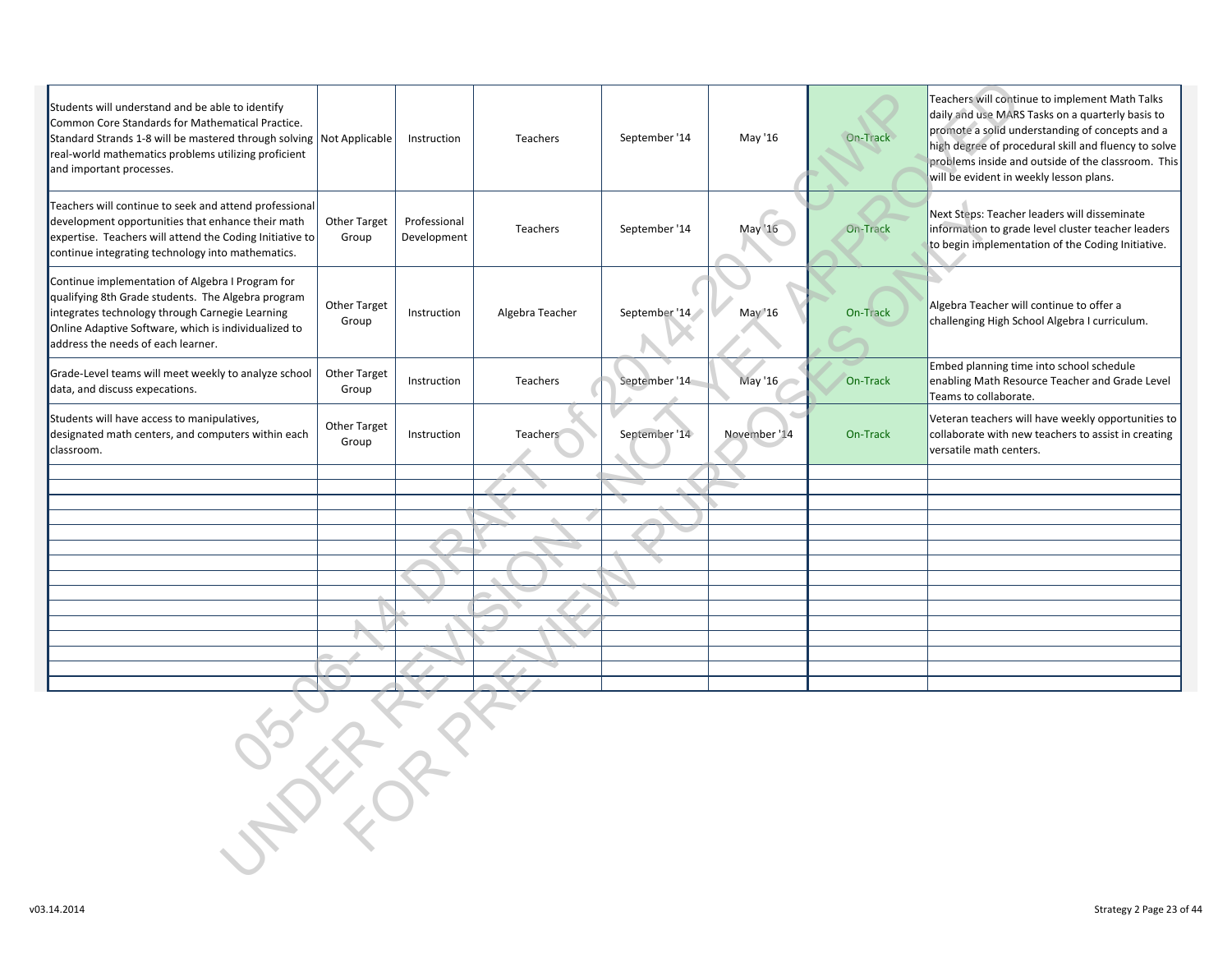| <b>CIMP</b><br>2014-2016 Continuous<br><b>Improvement Work Plan</b><br><b>Thomas J Waters Elementary School</b><br>Instructions: Develop milestones for each strategy that you will implement. Milestones are significant steps that a school must accomplish in the<br>implementation of the strategy. Milestones are SMART (Specific, Measurable, Attainable, Realistic, and Time-bound). Indicate the priority group and<br>category to which the milestone applies, the responsible party and the timeline. You will update the status and next steps throughout the year as part of<br>your continuous improvement cycle. |                               |                                         |                                         | <b>Science</b> |                   |                   | <b>CHICAGO</b><br><b>CPS</b><br><b>PUBLIC</b><br><b>SCHOOLS</b><br><b>Resources</b><br><b>CIWP Instruction Manual</b><br>(link to Knowledge Center)                                                                                                                                                                                                                                                                                                   |
|--------------------------------------------------------------------------------------------------------------------------------------------------------------------------------------------------------------------------------------------------------------------------------------------------------------------------------------------------------------------------------------------------------------------------------------------------------------------------------------------------------------------------------------------------------------------------------------------------------------------------------|-------------------------------|-----------------------------------------|-----------------------------------------|----------------|-------------------|-------------------|-------------------------------------------------------------------------------------------------------------------------------------------------------------------------------------------------------------------------------------------------------------------------------------------------------------------------------------------------------------------------------------------------------------------------------------------------------|
| Waters School will enhance our science curriculum and instruction with hands-on, inquiry based activities that<br>align with the Next Generation Science Standards (NGSS), as well as links, whenever possible, to our ecology<br>program.                                                                                                                                                                                                                                                                                                                                                                                     | <b>Strategy 3 Description</b> |                                         |                                         |                |                   | <b>Rationale</b>  | With the adoption of the Next Generation Science Standards (NGSS) by the state of Illinois, we want to implement the<br>best science practices in our classrooms to help prepare our students to meet these new standards.                                                                                                                                                                                                                            |
| <b>Action Plan</b>                                                                                                                                                                                                                                                                                                                                                                                                                                                                                                                                                                                                             | <b>Priority</b>               |                                         | <b>Responsible</b>                      | <b>Start</b>   | <b>Completion</b> | <b>Monitoring</b> |                                                                                                                                                                                                                                                                                                                                                                                                                                                       |
| <b>Milestones</b>                                                                                                                                                                                                                                                                                                                                                                                                                                                                                                                                                                                                              | Group                         | <b>Category</b>                         | Party                                   | <b>Date</b>    | <b>Date</b>       | <b>Status</b>     | <b>Comments on Status</b>                                                                                                                                                                                                                                                                                                                                                                                                                             |
| From K-8, begin implementing performance-based<br>assessments quarterly in Science classes as opposed<br>to strictly knowledge based assessments.                                                                                                                                                                                                                                                                                                                                                                                                                                                                              |                               | Instruction                             | Classroom teachers who<br>teach Science | September '14  | June '16          | On-Track          | At least once a quarter, there should be<br>performance-based assessments happening in the<br>science classrooms K-8 to prepare students for the<br>"knowledge in use" philosophy of the NGSS.                                                                                                                                                                                                                                                        |
| Begin aligning and adapting current science materials<br>and curriculum to the Next Generation Science<br>Standards.                                                                                                                                                                                                                                                                                                                                                                                                                                                                                                           |                               | Instruction                             | Classroom teachers who<br>teach Science | August '14     | June '16          | On-Track          | While much of the curriculum we already use, such<br>as FOSS, does partially interweave the three<br>components of the NGSS (science and engineering<br>practices, disciplinary core ideas, and cross cutting<br>concepts), we must look closely at the NGSS in<br>order to align what we are doing with these FOSS<br>kits, textbooks,a nd other existing curriculum,<br>teacher-created or otherwise, as closely as<br>possible with the standards. |
| Further develop the K-8 curriculum map and scope<br>and sequence to align with the ecology program<br>objectives and activities.                                                                                                                                                                                                                                                                                                                                                                                                                                                                                               |                               | Instruction                             | <b>Science Focus Team</b>               | August '14     | June '15          | On-Track          | A school-wide science curriculum map has been<br>created to align with the NGSS and the CPS Science<br>Framework. The next step is to more closely align<br>it with our ecology program to begin a more formal<br>integration of the concepts and objectives of the<br>ecology program with those of our science<br>classrooms.                                                                                                                       |
| Continue to fund an ecology position to provide hands-<br>on inquiry-based experiences in our school garden<br>and local forest preserves with whom we partner for<br>grades K-8.                                                                                                                                                                                                                                                                                                                                                                                                                                              |                               | <b>Staffing/Resou</b><br>rce Allocation | Administration/PTC                      | July '14       | June '16          | On-Track          | Continue to allocate resources to fund the in<br>integration of hands on ecology across the science<br>curriculum.                                                                                                                                                                                                                                                                                                                                    |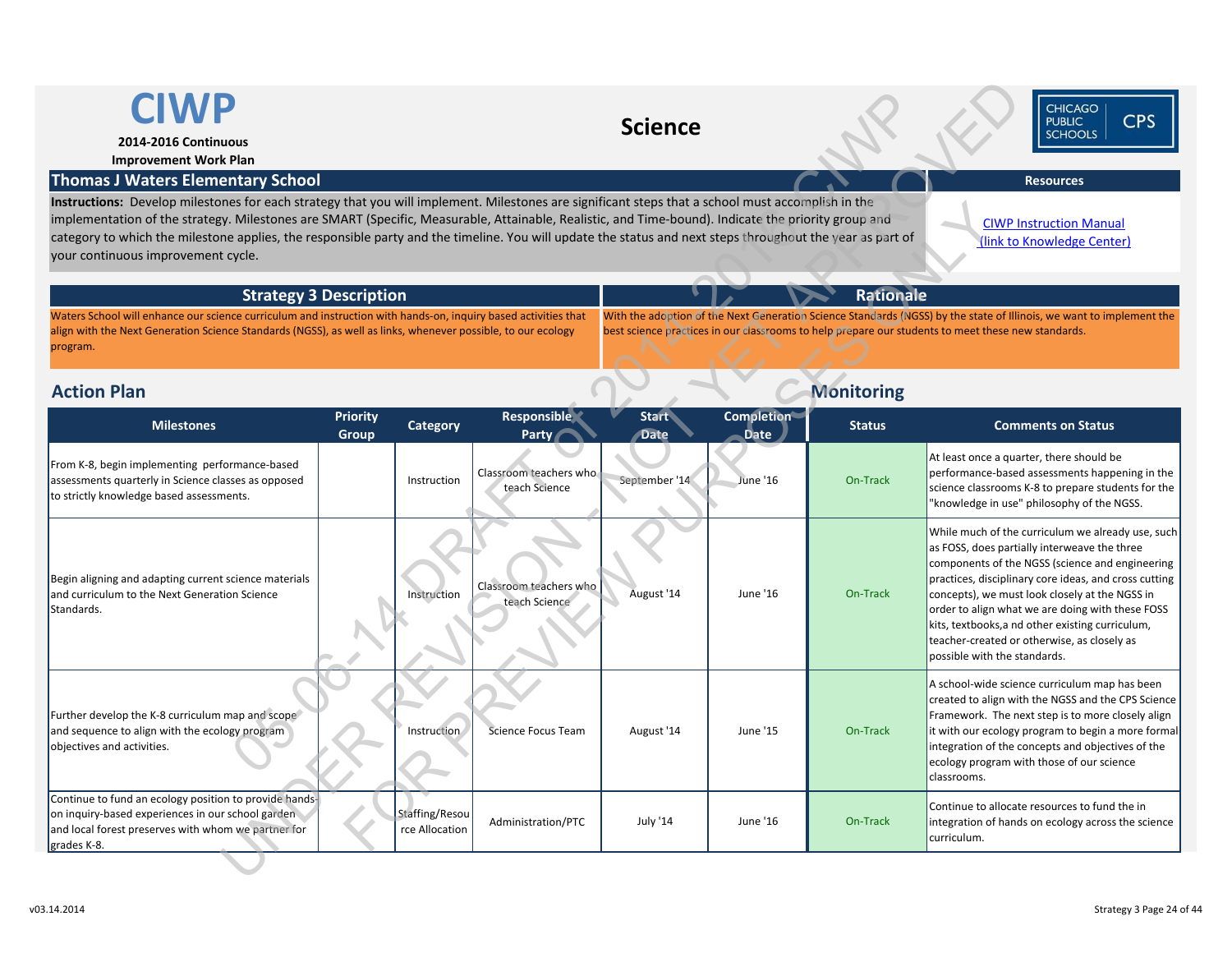| Continue to acquire science resources and materials<br>that not only enhance our hands-on, inquiry based<br>curriculum, but also help teachers begin to maximize<br>the vision of the NGSS. | Staffing/Resou<br>rce Allocation | Administration | July '14     | May '16       | On-Track      | Continue to allocate discretionary funds to further<br>support the sciences. |
|---------------------------------------------------------------------------------------------------------------------------------------------------------------------------------------------|----------------------------------|----------------|--------------|---------------|---------------|------------------------------------------------------------------------------|
|                                                                                                                                                                                             |                                  |                |              |               | $\rightarrow$ |                                                                              |
|                                                                                                                                                                                             |                                  |                |              |               |               |                                                                              |
|                                                                                                                                                                                             |                                  |                |              | $\rightarrow$ |               | 4                                                                            |
|                                                                                                                                                                                             |                                  |                |              |               |               |                                                                              |
|                                                                                                                                                                                             |                                  |                |              |               |               |                                                                              |
|                                                                                                                                                                                             |                                  |                |              |               |               |                                                                              |
|                                                                                                                                                                                             |                                  |                | ۰            |               |               |                                                                              |
|                                                                                                                                                                                             |                                  |                |              |               |               |                                                                              |
|                                                                                                                                                                                             |                                  |                | <b>Allen</b> |               |               |                                                                              |
|                                                                                                                                                                                             |                                  |                |              |               |               |                                                                              |
|                                                                                                                                                                                             |                                  |                |              |               |               |                                                                              |
|                                                                                                                                                                                             |                                  |                |              |               |               |                                                                              |
|                                                                                                                                                                                             |                                  |                |              |               |               |                                                                              |
|                                                                                                                                                                                             |                                  |                |              |               |               |                                                                              |
|                                                                                                                                                                                             |                                  |                |              |               |               |                                                                              |
|                                                                                                                                                                                             |                                  |                |              |               |               |                                                                              |
|                                                                                                                                                                                             |                                  |                |              |               |               |                                                                              |
|                                                                                                                                                                                             |                                  |                |              |               |               |                                                                              |
|                                                                                                                                                                                             |                                  |                |              |               |               |                                                                              |
|                                                                                                                                                                                             |                                  |                |              |               |               |                                                                              |
|                                                                                                                                                                                             |                                  |                |              |               |               |                                                                              |
|                                                                                                                                                                                             |                                  |                |              |               |               |                                                                              |
|                                                                                                                                                                                             |                                  |                |              |               |               |                                                                              |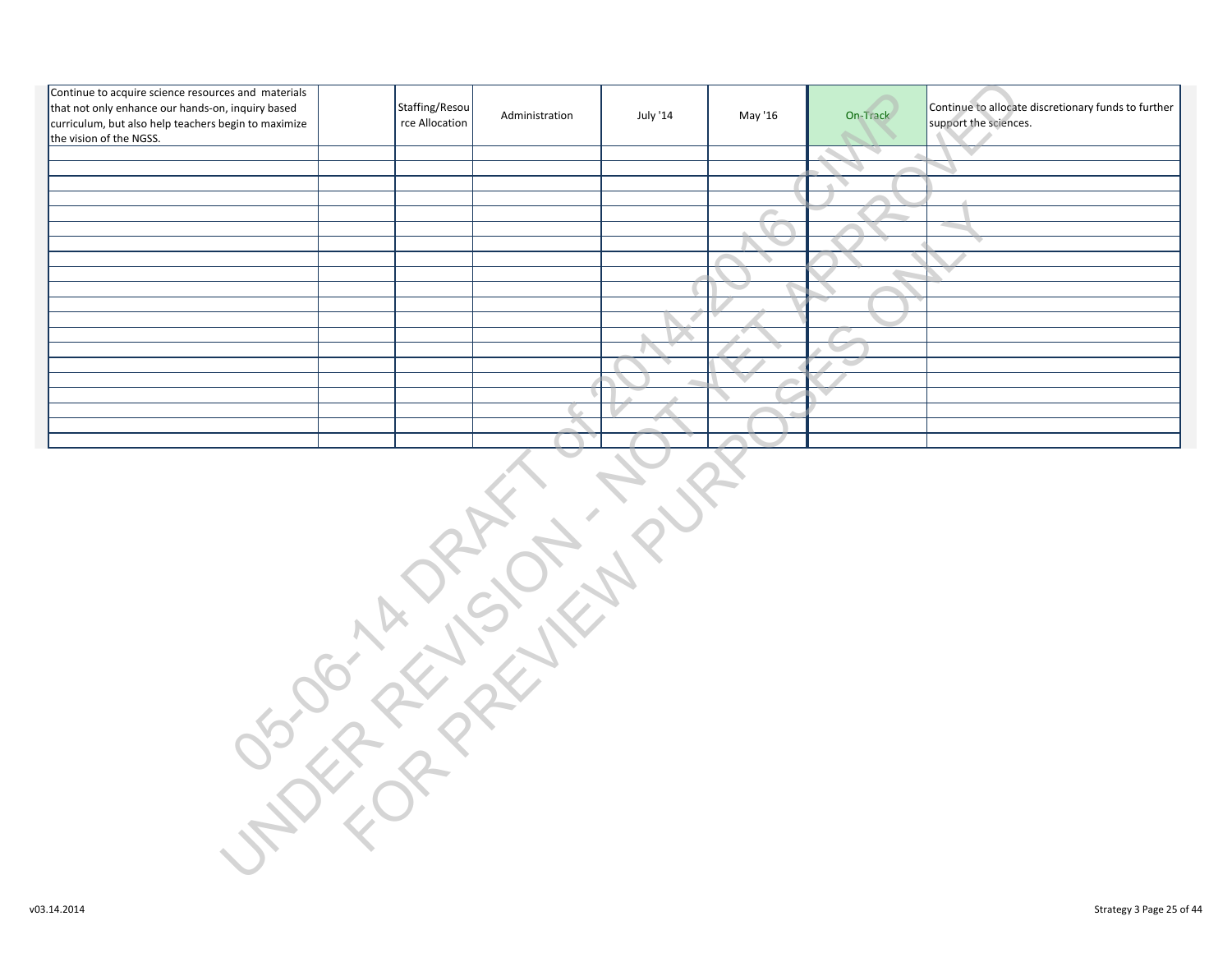| <b>CIWP</b><br>2014-2016 Continuous<br><b>Improvement Work Plan</b>                                                                                                                                                                                                                                                                                                                                                                                                                                         | <b>Arts</b> |  | CHICAGO  <br><b>CPS</b><br><b>PUBLIC</b><br><b>SCHOOLS</b>   |
|-------------------------------------------------------------------------------------------------------------------------------------------------------------------------------------------------------------------------------------------------------------------------------------------------------------------------------------------------------------------------------------------------------------------------------------------------------------------------------------------------------------|-------------|--|--------------------------------------------------------------|
| <b>Thomas J Waters Elementary School</b>                                                                                                                                                                                                                                                                                                                                                                                                                                                                    |             |  | <b>Resources</b>                                             |
| Instructions: Develop milestones for each strategy that you will implement. Milestones are significant steps that a school must accomplish in the<br>implementation of the strategy. Milestones are SMART (Specific, Measurable, Attainable, Realistic, and Time-bound). Indicate the priority group and<br>category to which the milestone applies, the responsible party and the timeline. You will update the status and next steps throughout the year as part of<br>your continuous improvement cycle. |             |  | <b>CIWP Instruction Manual</b><br>(link to Knowledge Center) |

| <b>Strategy 4 Description</b>               | Rationale <sup>1</sup>                                                                                                 |
|---------------------------------------------|------------------------------------------------------------------------------------------------------------------------|
| Integrate Fine Arts into all content areas. | The arts are valuable for nurturing creativty, teaching that problems may have multiple solutions, teaching the        |
|                                             | multiplicity of perspectives on the world, engaging students with the idea of an audience for their ideas, and showing |
|                                             | students that small differences may have have big effects. This priority also helps achieve CCSS goals of              |
|                                             | independence, content knowledge, comprehension and critique, and understand other perspectives and cultures.           |

## **Action Plan Monitoring**

| 2014-2016 Continuous<br><b>Improvement Work Plan</b><br><b>Thomas J Waters Elementary School</b><br>Instructions: Develop milestones for each strategy that you will implement. Milestones are significant steps that a school must accomplish in the<br>implementation of the strategy. Milestones are SMART (Specific, Measurable, Attainable, Realistic, and Time-bound). Indicate the priority group and<br>category to which the milestone applies, the responsible party and the timeline. You will update the status and next steps throughout the year as part of<br>your continuous improvement cycle. |                                 |                             |                             | <b>Arts</b>                 |                                                                                                                                                                                                                                                                                                                                                                                                                                                                        |                  | <b>CHICAGO</b><br><b>CPS</b><br><b>PUBLIC</b><br><b>SCHOOLS</b><br><b>Resources</b><br><b>CIWP Instruction Manual</b><br>(link to Knowledge Center)                                                                                                                                                                                                                                                                                                          |
|-----------------------------------------------------------------------------------------------------------------------------------------------------------------------------------------------------------------------------------------------------------------------------------------------------------------------------------------------------------------------------------------------------------------------------------------------------------------------------------------------------------------------------------------------------------------------------------------------------------------|---------------------------------|-----------------------------|-----------------------------|-----------------------------|------------------------------------------------------------------------------------------------------------------------------------------------------------------------------------------------------------------------------------------------------------------------------------------------------------------------------------------------------------------------------------------------------------------------------------------------------------------------|------------------|--------------------------------------------------------------------------------------------------------------------------------------------------------------------------------------------------------------------------------------------------------------------------------------------------------------------------------------------------------------------------------------------------------------------------------------------------------------|
|                                                                                                                                                                                                                                                                                                                                                                                                                                                                                                                                                                                                                 | <b>Strategy 4 Description</b>   |                             |                             |                             |                                                                                                                                                                                                                                                                                                                                                                                                                                                                        | <b>Rationale</b> |                                                                                                                                                                                                                                                                                                                                                                                                                                                              |
| Integrate Fine Arts into all content areas.<br><b>Action Plan</b>                                                                                                                                                                                                                                                                                                                                                                                                                                                                                                                                               |                                 |                             |                             | <b>Monitoring</b>           | The arts are valuable for nurturing creativty, teaching that problems may have multiple solutions, teaching the<br>multiplicity of perspectives on the world, engaging students with the idea of an audience for their ideas, and showing<br>students that small differences may have have big effects. This priority also helps achieve CCSS goals of<br>independence, content knowledge, comprehension and critique, and understand other perspectives and cultures. |                  |                                                                                                                                                                                                                                                                                                                                                                                                                                                              |
| <b>Milestones</b>                                                                                                                                                                                                                                                                                                                                                                                                                                                                                                                                                                                               | <b>Priority</b><br><b>Group</b> | Category                    | Responsible<br><b>Party</b> | <b>Start</b><br><b>Date</b> | <b>Completion</b><br><b>Date</b>                                                                                                                                                                                                                                                                                                                                                                                                                                       | <b>Status</b>    | <b>Comments on Status</b>                                                                                                                                                                                                                                                                                                                                                                                                                                    |
| Participate in quarterly Fine Arts Team meetings to<br>plan arts integrated themes, units, exhibits,<br>showcases and performances (ILT/Teacher Teams)                                                                                                                                                                                                                                                                                                                                                                                                                                                          | Not Applicable                  | Professional<br>Development | Fine Arts Team              | <b>July '14</b>             | June '16                                                                                                                                                                                                                                                                                                                                                                                                                                                               | On-Track         | Develop a fine arts calendar to establish quarterly<br>curriculum planning meeting dates (September<br>2014). Develop a "breathable" fine arts events<br>calendar featuring fine arts performances and<br>exhibits (September 2014). Create Discipline-<br>specific syllabi of curriculum goals (Parent Open<br>House October 2014)                                                                                                                          |
| Attend fine arts and arts integration professional<br>development to enrich teaching practice (Professional<br>Development)                                                                                                                                                                                                                                                                                                                                                                                                                                                                                     | Not Applicable                  | Professional<br>Development | Fine Arts Team              | <b>July '14</b>             | June '16                                                                                                                                                                                                                                                                                                                                                                                                                                                               | On-Track         | Research available fine arts professional<br>development and workshops throughout the city<br>(Summer 2014 - Summer 2015 as<br>available/ongoing). Participate in CPS in-house<br>MCLT, Magnet Designee and Arts Liaison<br>professional development opportunities (Fall 2014<br>TBA: awaiting CPS Calendar). Utilizeexternal CPS<br>Arts professional development opportunities by<br>accessing http://www.cpsarts.org/educators/ (as<br>available/ongoing) |
| Utilize grant writing and community outreach to<br>garner support and resources from external arts<br>partnerships throughout the city (e.g. Chicago Arts<br>Partnership in Education, etc.) to enhance arts<br>integration opportunities (Instruction/Instructional<br>Materials)                                                                                                                                                                                                                                                                                                                              | Not Applicable                  | Instruction                 | Fine Arts Team              | July '14                    | June '16                                                                                                                                                                                                                                                                                                                                                                                                                                                               | On-Track         | Research available grants and external<br>partnerships (First Quarter 2014 and ongoing).<br>Explore Creative Schools (CPS Arts Education Plan)<br>funding availability via grant writing and<br>community partnerships (Fall 2014, Fall 2015).<br>Participate in Ravenswood Artwalk Exhibit (Fall<br>2014, Fall 2015). Resesarch additional local exhibit<br>spaces and partnerships (Fall 2014 and ongoing).                                                |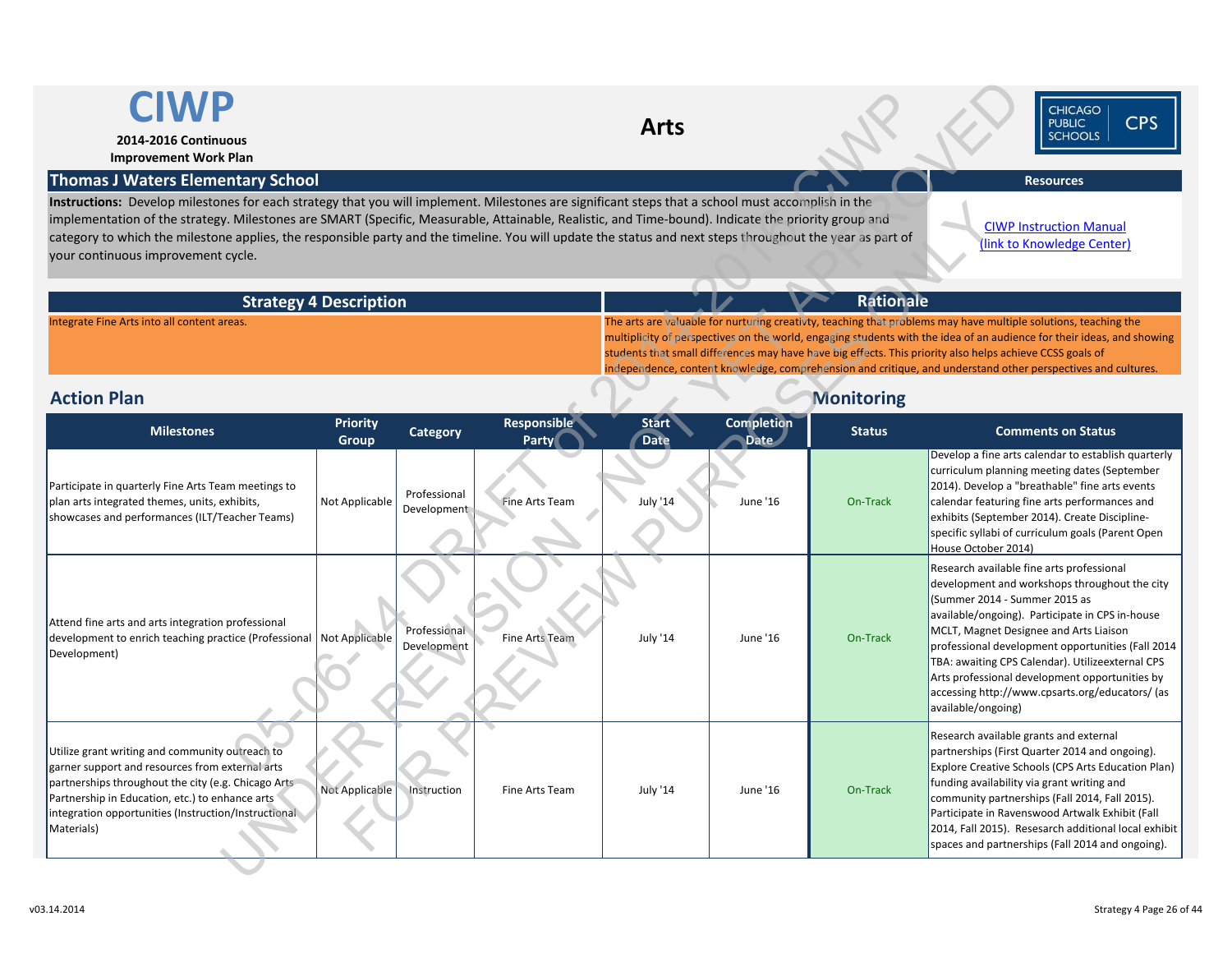| Execute core curriculum-based exhibits, fine arts<br>showcases ans studio-based performances (including<br>Fall & Spring Arts Fests, Day of the Dead and Chinese<br>New Year exhibits, musical and dramatic studio<br>performances) that offer evidence of arts integration<br>in daily curriculum and function as performance-<br>based assessments of student learning and<br>celebrations of artisitic expression (Instruction) | Not Applicable | Instruction | Fine Arts Team | <b>July '14</b> | June '16 | On-Track | Develop a fine arts events calendar to establish<br>fine arts performance and exhibit dates<br>(September 2014). Participate in Fine Arts Team<br>meetings to discuss, coordinate and plan fine arts<br>events (Fall 2014 and ongoing). Coordinate and<br>facilitate student preparation sessions, rehearsals<br>and practices in order to execute exhibits,<br>showcases and performances (Fall 2014 and<br>onging). |
|------------------------------------------------------------------------------------------------------------------------------------------------------------------------------------------------------------------------------------------------------------------------------------------------------------------------------------------------------------------------------------------------------------------------------------|----------------|-------------|----------------|-----------------|----------|----------|-----------------------------------------------------------------------------------------------------------------------------------------------------------------------------------------------------------------------------------------------------------------------------------------------------------------------------------------------------------------------------------------------------------------------|
|                                                                                                                                                                                                                                                                                                                                                                                                                                    |                |             |                |                 |          |          |                                                                                                                                                                                                                                                                                                                                                                                                                       |
|                                                                                                                                                                                                                                                                                                                                                                                                                                    |                |             |                |                 |          |          |                                                                                                                                                                                                                                                                                                                                                                                                                       |
|                                                                                                                                                                                                                                                                                                                                                                                                                                    |                |             |                |                 |          |          |                                                                                                                                                                                                                                                                                                                                                                                                                       |
|                                                                                                                                                                                                                                                                                                                                                                                                                                    |                |             |                |                 |          |          |                                                                                                                                                                                                                                                                                                                                                                                                                       |
|                                                                                                                                                                                                                                                                                                                                                                                                                                    |                |             |                |                 |          |          |                                                                                                                                                                                                                                                                                                                                                                                                                       |
|                                                                                                                                                                                                                                                                                                                                                                                                                                    |                |             |                |                 |          |          |                                                                                                                                                                                                                                                                                                                                                                                                                       |
|                                                                                                                                                                                                                                                                                                                                                                                                                                    |                |             |                |                 |          |          |                                                                                                                                                                                                                                                                                                                                                                                                                       |
|                                                                                                                                                                                                                                                                                                                                                                                                                                    |                |             |                | A               |          |          |                                                                                                                                                                                                                                                                                                                                                                                                                       |
|                                                                                                                                                                                                                                                                                                                                                                                                                                    |                |             |                |                 |          |          |                                                                                                                                                                                                                                                                                                                                                                                                                       |
|                                                                                                                                                                                                                                                                                                                                                                                                                                    |                |             |                |                 |          |          |                                                                                                                                                                                                                                                                                                                                                                                                                       |
|                                                                                                                                                                                                                                                                                                                                                                                                                                    |                |             |                |                 |          |          |                                                                                                                                                                                                                                                                                                                                                                                                                       |
|                                                                                                                                                                                                                                                                                                                                                                                                                                    |                |             |                |                 |          |          |                                                                                                                                                                                                                                                                                                                                                                                                                       |
|                                                                                                                                                                                                                                                                                                                                                                                                                                    |                |             |                |                 |          |          |                                                                                                                                                                                                                                                                                                                                                                                                                       |
|                                                                                                                                                                                                                                                                                                                                                                                                                                    |                |             |                |                 |          |          |                                                                                                                                                                                                                                                                                                                                                                                                                       |
|                                                                                                                                                                                                                                                                                                                                                                                                                                    |                |             |                |                 |          |          |                                                                                                                                                                                                                                                                                                                                                                                                                       |
|                                                                                                                                                                                                                                                                                                                                                                                                                                    |                |             |                |                 |          |          |                                                                                                                                                                                                                                                                                                                                                                                                                       |
|                                                                                                                                                                                                                                                                                                                                                                                                                                    |                |             |                |                 |          |          |                                                                                                                                                                                                                                                                                                                                                                                                                       |

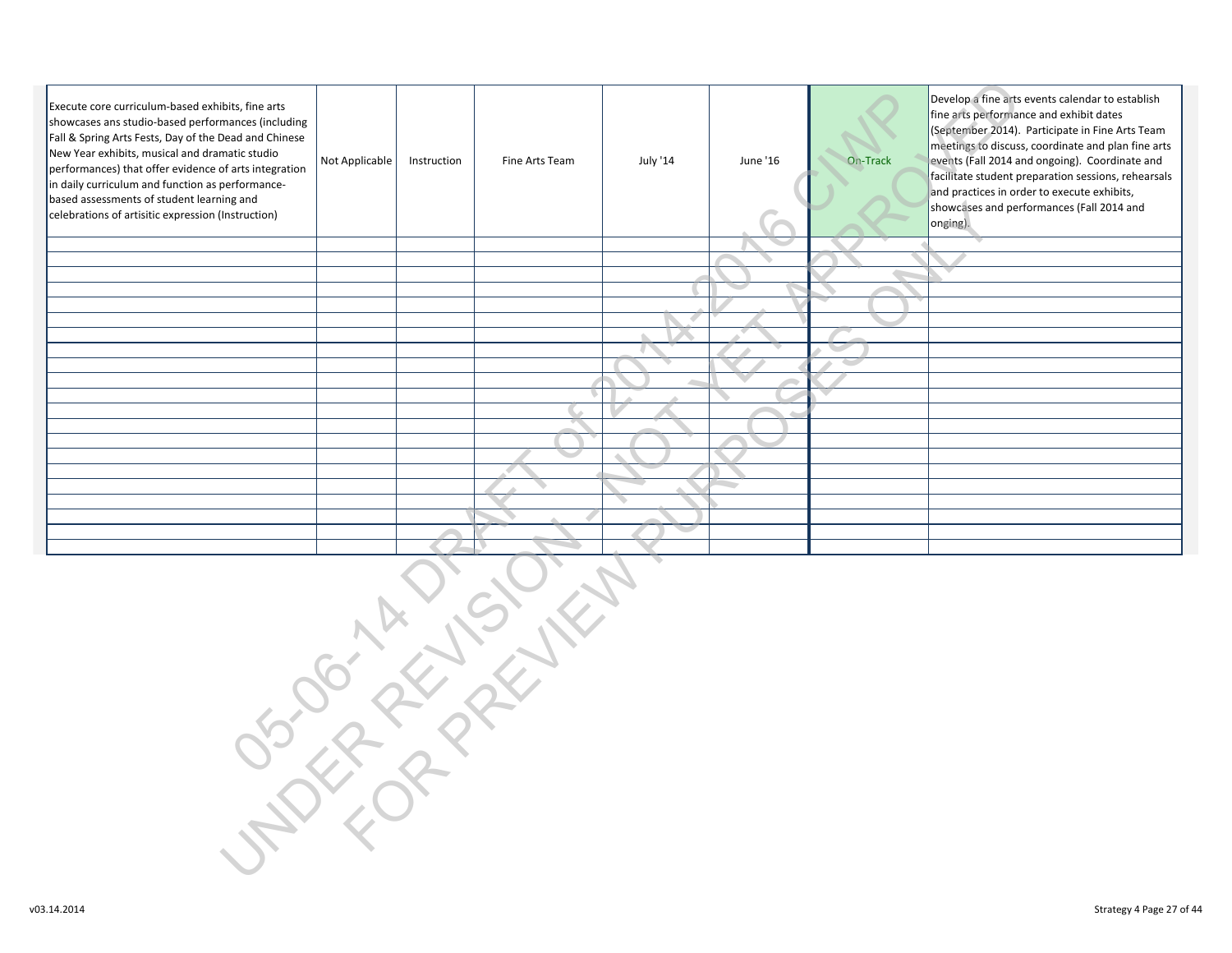| <b>CIMP</b><br>2014-2016 Continuous<br><b>Improvement Work Plan</b><br><b>Thomas J Waters Elementary School</b><br>Instructions: Develop milestones for each strategy that you will implement. Milestones are significant steps that a school must accomplish in the<br>implementation of the strategy. Milestones are SMART (Specific, Measurable, Attainable, Realistic, and Time-bound). Indicate the priority group and |                                                                                                                                                                                                                                                                                                                                                         |                             |                                                                 | Diverse Learners*           |                                  |                   | <b>CHICAGO</b><br><b>CPS</b><br><b>PUBLIC</b><br><b>SCHOOLS</b><br><b>Resources</b>                                                                                                                                                                                              |
|-----------------------------------------------------------------------------------------------------------------------------------------------------------------------------------------------------------------------------------------------------------------------------------------------------------------------------------------------------------------------------------------------------------------------------|---------------------------------------------------------------------------------------------------------------------------------------------------------------------------------------------------------------------------------------------------------------------------------------------------------------------------------------------------------|-----------------------------|-----------------------------------------------------------------|-----------------------------|----------------------------------|-------------------|----------------------------------------------------------------------------------------------------------------------------------------------------------------------------------------------------------------------------------------------------------------------------------|
| category to which the milestone applies, the responsible party and the timeline. You will update the status and next steps throughout the year as part of<br>your continuous improvement cycle.                                                                                                                                                                                                                             |                                                                                                                                                                                                                                                                                                                                                         |                             |                                                                 |                             |                                  |                   | <b>CIWP Instruction Manual</b><br>(link to Knowledge Center)                                                                                                                                                                                                                     |
| <b>Strategy 5 Description</b>                                                                                                                                                                                                                                                                                                                                                                                               |                                                                                                                                                                                                                                                                                                                                                         |                             |                                                                 |                             |                                  | <b>Rationale</b>  |                                                                                                                                                                                                                                                                                  |
|                                                                                                                                                                                                                                                                                                                                                                                                                             | Improve instruction of diverse learners, in the context of resource and inclusion settings, through increased<br>collaboration between speciall education teachers and general education teachers in the areas of instruction,<br>planning, and meeting each diverse learner's academic and social / emotional needs.<br>growth on the MAP assessments. |                             |                                                                 |                             |                                  |                   | Teachers have expressed the need for more efficient use of common planning time in order to differentiate lessons to<br>meet the needs of the diverse learners. Our intention is for diverse learners to achieve or exceed the expected                                          |
| <b>Action Plan</b>                                                                                                                                                                                                                                                                                                                                                                                                          |                                                                                                                                                                                                                                                                                                                                                         |                             |                                                                 |                             |                                  | <b>Monitoring</b> |                                                                                                                                                                                                                                                                                  |
| <b>Milestones</b>                                                                                                                                                                                                                                                                                                                                                                                                           | <b>Priority</b><br><b>Group</b>                                                                                                                                                                                                                                                                                                                         | Category                    | <b>Responsible</b><br><b>Party</b>                              | <b>Start</b><br><b>Date</b> | <b>Completion</b><br><b>Date</b> | <b>Status</b>     | <b>Comments on Status</b>                                                                                                                                                                                                                                                        |
| Grade level teacher teams will meet quarterly to<br>discuss the upcoming 10 week instruction, including<br>specific common core state standards that will be<br>addressed, unit plans, activities, and assessments.                                                                                                                                                                                                         | Diverse<br>Learners                                                                                                                                                                                                                                                                                                                                     | Instruction                 | Teachers                                                        | August '14                  | June '16                         | On-Track          | Teachers have just begun this process and are<br>currently collaborating on units and lessons for the<br>last six weeks of the 2013-2014 school year.<br>Teachers will be strongly encouraged and<br>compensated for meeting during the summer to<br>plan for the first quarter. |
| Grade level teacher teams will meet weekly to discuss<br>upcoming weekly lessons and materials. Teachers will<br>share assignments and assessments in each content<br>area with their team so the special education teachers<br>have adequate time to modify appropriately for each<br>diverse learner.                                                                                                                     | Diverse<br>Learners                                                                                                                                                                                                                                                                                                                                     | Instruction                 | Teachers                                                        | August '14                  | June '16                         | On-Track          |                                                                                                                                                                                                                                                                                  |
| Special education teachers will continue attending<br>professional development on "unpacking" the CCSS<br>and implementing instructional units based on the<br>CCSS as well as increasing their knowledge of multi-<br>sensory instructional techniques.                                                                                                                                                                    | <b>Diverse</b><br>Learners                                                                                                                                                                                                                                                                                                                              | Professional<br>Development | <b>Special Education</b><br>Teachers                            | September '14               | June '16                         | On-Track          | All language arts and math IEP goals must be<br>aligned to the CCSS.                                                                                                                                                                                                             |
| Special education teachers will continue attending<br>professional development focused on writing quality<br>individualized educational plans that are based on the<br>student's current academic, developmental, and<br>functional needs.                                                                                                                                                                                  | Diverse<br>Learners                                                                                                                                                                                                                                                                                                                                     | Professional<br>Development | <b>Special Education</b><br><b>Teachers and Case</b><br>Manager | September '14               | June '16                         | On-Track          | The case manager will continue to examine IEPs<br>and offer feedback on the overall quality of the IEP<br>and discuss ways to revise if necessary. IEP goals<br>will be S.M.A.R.T - Specific, Measurable,<br>Attainable, Realistic, and Time-bound.                              |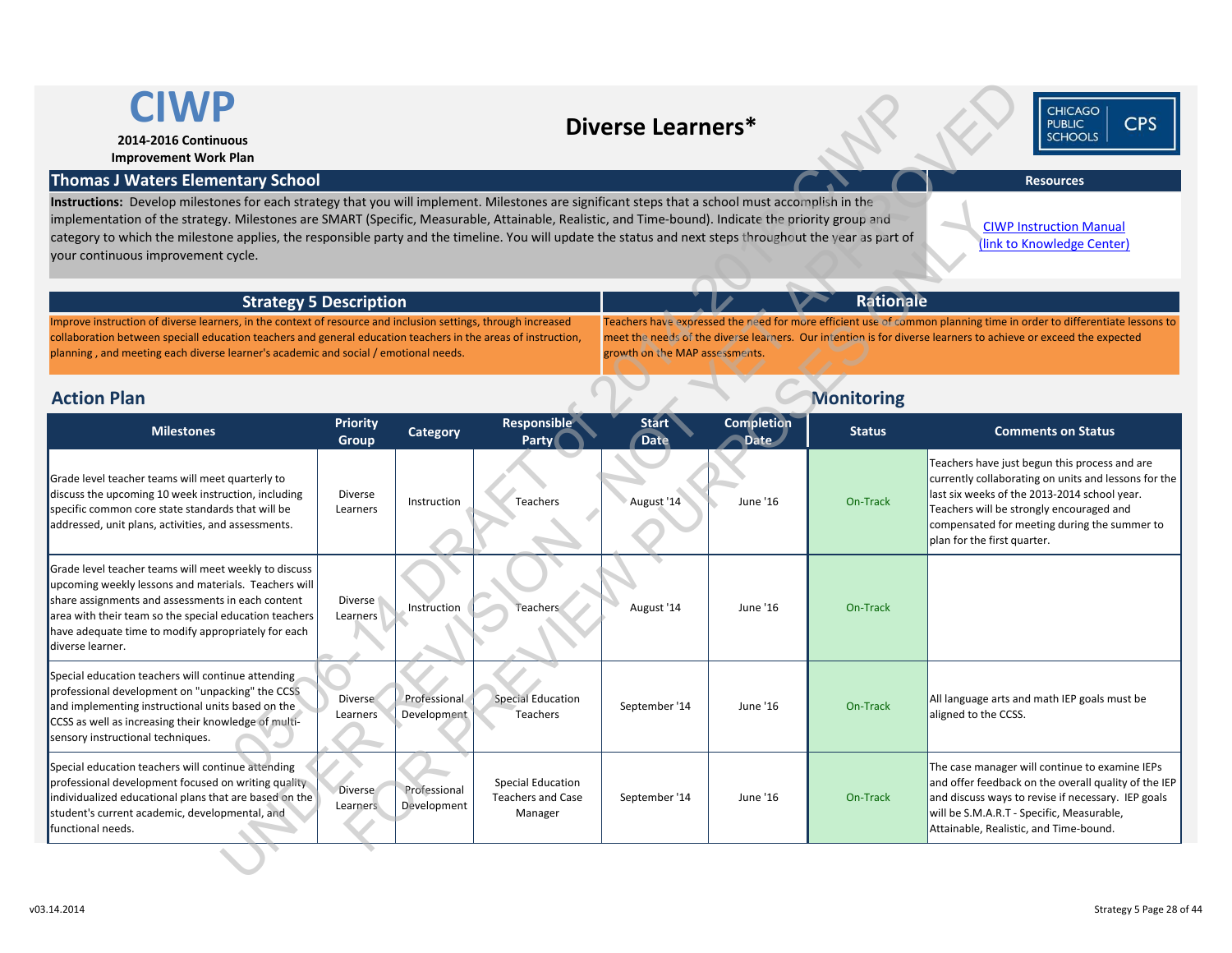| Administration will monitor through classroom<br>observations and / or analysis of lesson plans the use<br>of differentiated instructional practices, using multi-<br>sensory materials and techniques, during daily<br>instruction which promotes positive student<br>engagement.                                      | Diverse<br>Learners | Instruction | Administration and Case<br>Manager                       | September '14 | June '16 | On-Track | The case manager will continue to collect weekly<br>lesson plans.                           |
|-------------------------------------------------------------------------------------------------------------------------------------------------------------------------------------------------------------------------------------------------------------------------------------------------------------------------|---------------------|-------------|----------------------------------------------------------|---------------|----------|----------|---------------------------------------------------------------------------------------------|
| Screening, formative, and summative assessments<br>aligned to the Common Core State Standards will be<br>administered and analyzed in order to drive<br>instruction and address the needs of diverse learners.<br>These will include but are not limited to TRC for<br>grades K-2 and the MAP assessment in grades 3-8. | Diverse<br>Learners | Instruction | Teachers                                                 | September '14 | June '16 | On-Track |                                                                                             |
| Special education teachers will continue to track the<br>progress each student is making toward his or her IEP<br>goals / benchmarks.                                                                                                                                                                                   | Diverse<br>Learners | Instruction | <b>Special Education</b><br>Teachers and Case<br>Manager | September '14 | June 16  | On-Track | The case manager will continue to collect progress<br>monitoring data on a quarterly basis. |
|                                                                                                                                                                                                                                                                                                                         |                     |             |                                                          |               |          |          |                                                                                             |
|                                                                                                                                                                                                                                                                                                                         |                     |             |                                                          | ×             |          |          |                                                                                             |
|                                                                                                                                                                                                                                                                                                                         |                     |             |                                                          |               |          |          |                                                                                             |
|                                                                                                                                                                                                                                                                                                                         |                     |             |                                                          |               |          |          |                                                                                             |
|                                                                                                                                                                                                                                                                                                                         |                     |             |                                                          |               |          |          |                                                                                             |
|                                                                                                                                                                                                                                                                                                                         |                     |             |                                                          |               |          |          |                                                                                             |
|                                                                                                                                                                                                                                                                                                                         |                     |             |                                                          |               |          |          |                                                                                             |
|                                                                                                                                                                                                                                                                                                                         |                     |             |                                                          |               |          |          |                                                                                             |
|                                                                                                                                                                                                                                                                                                                         |                     |             |                                                          |               |          |          |                                                                                             |
|                                                                                                                                                                                                                                                                                                                         |                     |             |                                                          |               |          |          |                                                                                             |
|                                                                                                                                                                                                                                                                                                                         |                     |             |                                                          |               |          |          |                                                                                             |
|                                                                                                                                                                                                                                                                                                                         |                     |             |                                                          |               |          |          |                                                                                             |
|                                                                                                                                                                                                                                                                                                                         |                     |             |                                                          |               |          |          |                                                                                             |

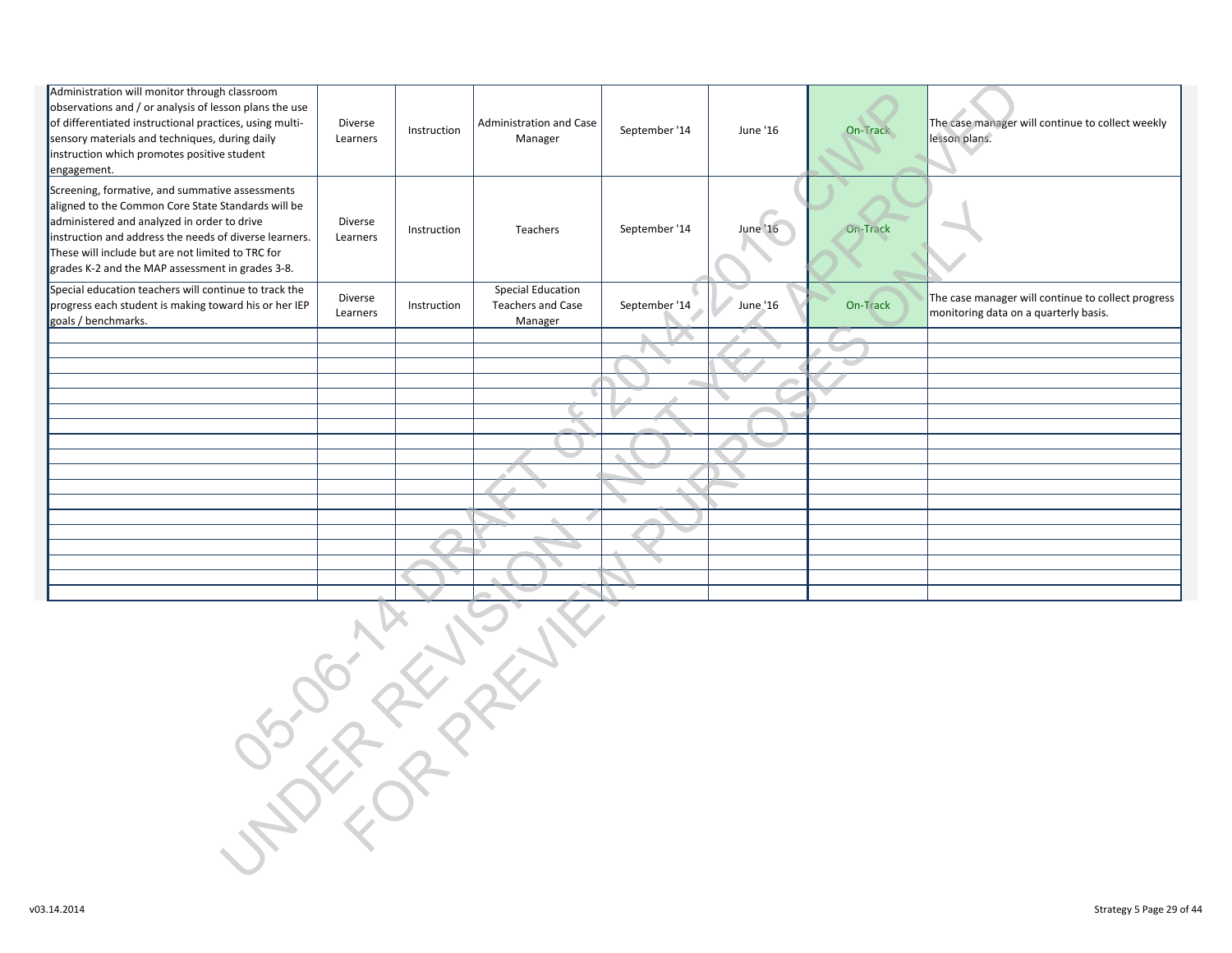## **CIWP English Learners\* CHICAGO** CPS **PUBLIC SCHOOLS 2014-2016 Continuous Improvement Work Plan Thomas J Waters Elementary School Resources Instructions:** Develop milestones for each strategy that you will implement. Milestones are significant steps that a school must accomplish in the implementation of the strategy. Milestones are SMART (Specific, Measurable, Attainable, Realistic, and Time-bound). Indicate the priority group and [CIWP Instruction Manual](https://sites.google.com/a/cps.edu/kc/leadership/ciwp) category to which the milestone applies, the responsible party and the timeline. You will update the status and next steps throughout the year as part of [\(link to Knowledge Center\)](https://sites.google.com/a/cps.edu/kc/leadership/ciwp) your continuous improvement cycle. **Strategy 6 Description Rationale**

## **Action Plan Monitoring**

| 2014-2016 Continuous<br><b>Improvement Work Plan</b>                                                                                                                                                                                                                                                                                                                                                                                                                                                                                                                        |                                 |                                       |                                                | <b>English Learners*</b>    |                                                                                                                                                                                                                                                                                                                                                                |                  | <b>CHICAGO</b><br><b>CPS</b><br><b>PUBLIC</b><br><b>SCHOOLS</b>                                                                                                                                                                                                        |  |  |
|-----------------------------------------------------------------------------------------------------------------------------------------------------------------------------------------------------------------------------------------------------------------------------------------------------------------------------------------------------------------------------------------------------------------------------------------------------------------------------------------------------------------------------------------------------------------------------|---------------------------------|---------------------------------------|------------------------------------------------|-----------------------------|----------------------------------------------------------------------------------------------------------------------------------------------------------------------------------------------------------------------------------------------------------------------------------------------------------------------------------------------------------------|------------------|------------------------------------------------------------------------------------------------------------------------------------------------------------------------------------------------------------------------------------------------------------------------|--|--|
| <b>Thomas J Waters Elementary School</b>                                                                                                                                                                                                                                                                                                                                                                                                                                                                                                                                    |                                 |                                       |                                                |                             |                                                                                                                                                                                                                                                                                                                                                                |                  | <b>Resources</b>                                                                                                                                                                                                                                                       |  |  |
| Instructions: Develop milestones for each strategy that you will implement. Milestones are significant steps that a school must accomplish in the<br>implementation of the strategy. Milestones are SMART (Specific, Measurable, Attainable, Realistic, and Time-bound). Indicate the priority group and<br><b>CIWP Instruction Manual</b><br>category to which the milestone applies, the responsible party and the timeline. You will update the status and next steps throughout the year as part of<br>(link to Knowledge Center)<br>your continuous improvement cycle. |                                 |                                       |                                                |                             |                                                                                                                                                                                                                                                                                                                                                                |                  |                                                                                                                                                                                                                                                                        |  |  |
| <b>Strategy 6 Description</b>                                                                                                                                                                                                                                                                                                                                                                                                                                                                                                                                               |                                 |                                       |                                                |                             |                                                                                                                                                                                                                                                                                                                                                                | <b>Rationale</b> |                                                                                                                                                                                                                                                                        |  |  |
| The school will enhance its Bilingual Education via the following delivery models: Transitional Bilingual<br>Education (TBE) and Transitional Program of Instruction (TPI) to promote English Learner's (EL) academic success<br>in all core subject areas. We will focus on improving instructional practices, acquiring appropriate curriculum<br>resources, and providing additional teacher and student supports to address the needs of the EL population. We ensure college and career readiness.                                                                     |                                 |                                       |                                                |                             | Our school has a significant number of EL's in need of targeted instruction and scaffolding. Our intent is to close the<br>achievement gap between the general education students and EL students as identified on NWEA MAP data. We will<br>provide intentional, rigorous, and challenging learning opportunities to promote language acquisition in order to |                  |                                                                                                                                                                                                                                                                        |  |  |
| <b>Action Plan</b>                                                                                                                                                                                                                                                                                                                                                                                                                                                                                                                                                          |                                 |                                       |                                                |                             | <b>Monitoring</b>                                                                                                                                                                                                                                                                                                                                              |                  |                                                                                                                                                                                                                                                                        |  |  |
| <b>Milestones</b>                                                                                                                                                                                                                                                                                                                                                                                                                                                                                                                                                           | <b>Priority</b><br><b>Group</b> | Category                              | <b>Responsible</b><br>Party                    | <b>Start</b><br><b>Date</b> | <b>Completion</b><br><b>Date</b>                                                                                                                                                                                                                                                                                                                               | <b>Status</b>    | <b>Comments on Status</b>                                                                                                                                                                                                                                              |  |  |
| All teachers will participate in quarterly workshops<br>focused on teaching strategies designed to increase<br>listening, speaking, reading and writing proficiency<br>levels.                                                                                                                                                                                                                                                                                                                                                                                              | English<br>Learners             | Professional<br>Development           | Administration and<br>English Language Liaison | September '14               | May '16                                                                                                                                                                                                                                                                                                                                                        | On-Track         | Encourage and support additional teachers<br>acquiring ESL/Bilingual certification. Establish<br>professional development calendar for the school<br>year by August 2014.                                                                                              |  |  |
| Teachers will collaborate monthly to create<br>instructional units inclusive of targeted skills designed<br>to increase langugage proficiency levels in listening,<br>speaking, reading and writing. Instructional units will<br>focus more specifically on the development of<br>academic vocabulary and reading comprehension in<br>all core subjects.                                                                                                                                                                                                                    | English<br>Learners             | Instruction                           | Administration and<br>English Language Liaison | September '14               | May '16                                                                                                                                                                                                                                                                                                                                                        | On-Track         | Ensure that teachers have access to the WIDA<br>Standards as well as the WIDA Can Do Descriptors<br>for planning and assessment purposes. Regularly<br>monitor teacher lesson plans/units for inclusion of<br>the WIDA Standards to address English Learner<br>Ineeds. |  |  |
| Implement a bilingual teacher committee to analyze<br>EL student data (ACCESS, Dibbles, TRC, NWEA/MAP) to<br>set growth targets and monitor student progress.                                                                                                                                                                                                                                                                                                                                                                                                               | English<br>Learners             | Instruction                           | Administration and<br>English Language Liaison | August '14                  | September '14                                                                                                                                                                                                                                                                                                                                                  | On-Track         | Establish a bilingual teacher committee by August<br>2014 and develop a committee meeting schedule<br>for the school year.                                                                                                                                             |  |  |
| The bilingual committee will seek to acquire research<br>based materials for EL students in order to ensure<br>equitable access to core content instruction and<br>learning.                                                                                                                                                                                                                                                                                                                                                                                                | English<br>Learners             | Equipment/Te<br>chnology              | <b>Bilingual Committee</b>                     | <b>July '14</b>             | November '14                                                                                                                                                                                                                                                                                                                                                   | On-Track         | Investigate and recommend resources most<br>suitable for our English Learner needs. Resources<br>will include K-8 leveled readers, software/web-<br>based programs, authentic, multicultural books<br>and books in native languages to enhance<br>classroom libraries. |  |  |
| Implement an EL tutoring program as part of<br>continued effort to close achievment gap.                                                                                                                                                                                                                                                                                                                                                                                                                                                                                    | English<br>Learners             | Multi-Tiered<br>Systems of<br>Support | Administration                                 | October '14                 | May '16                                                                                                                                                                                                                                                                                                                                                        | On-Track         | Administration to allocate funding.                                                                                                                                                                                                                                    |  |  |
|                                                                                                                                                                                                                                                                                                                                                                                                                                                                                                                                                                             |                                 |                                       |                                                |                             |                                                                                                                                                                                                                                                                                                                                                                |                  |                                                                                                                                                                                                                                                                        |  |  |